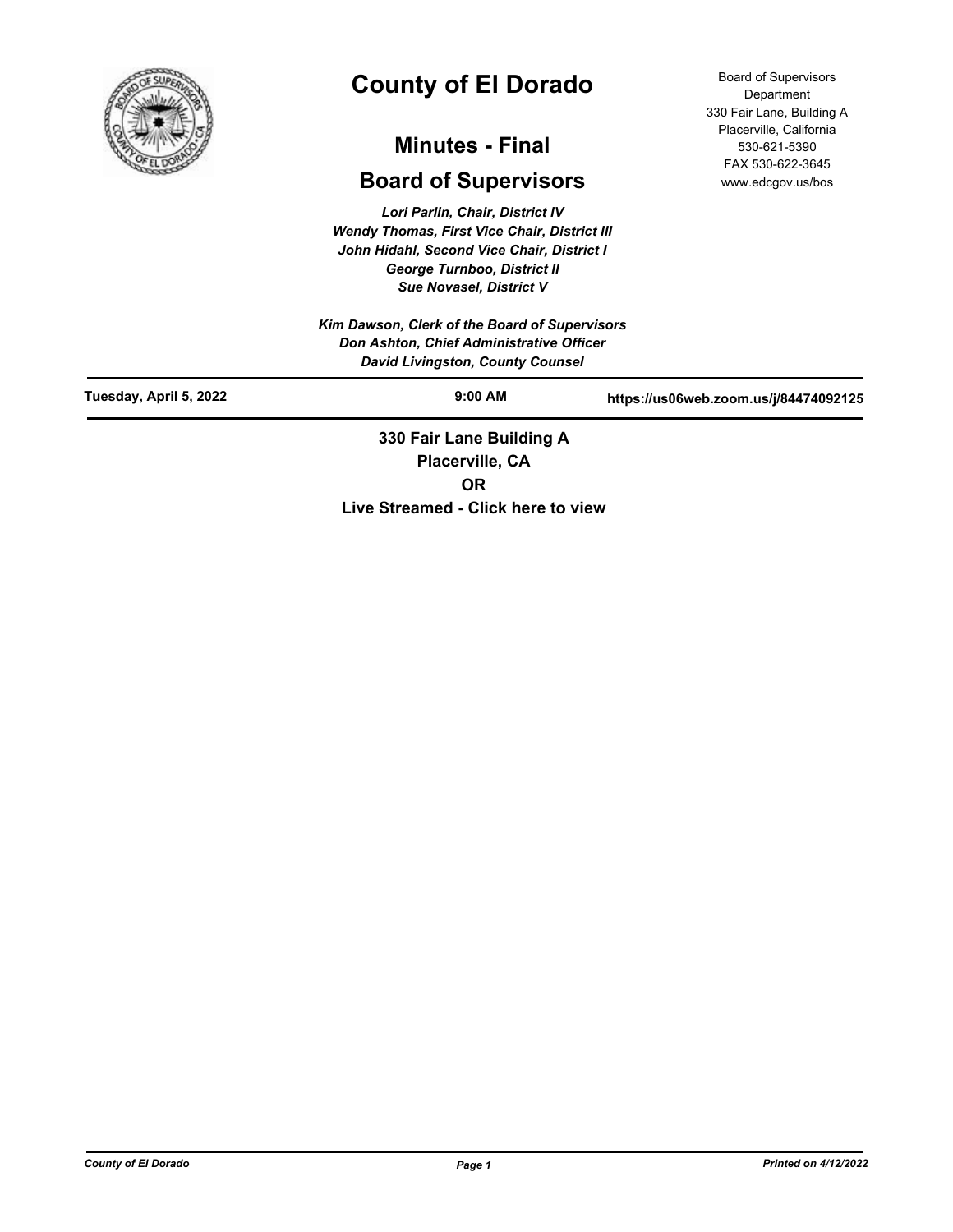**PUBLIC PARTICIPATION INSTRUCTIONS: The Board of Supervisors meeting room will be open to the public. The meeting will continue to be live-streamed via Zoom and YouTube.**

**Members of the public may address the Board in-person or via Zoom to make a public comment. The public should call into 530-621-7603 or 530-621-7610. The Meeting ID is 844 7409 2125. Please note you will be able to join the live-stream 15 minutes prior to the posted meeting start time.**

**To observe the live stream of the Board of Supervisors meeting go to https://us06web.zoom.us/j84474092125.**

**To observe the Board of Supervisors meetings via YouTube, click https://www.youtube.com/channel/UCUMjDk3NUltZJrpw2CL7Zkg.**

**If you are joining the meeting via zoom and wish to make a comment on an item, press the "raise a hand" button. If you are joining the meeting by phone, press \*9 to indicate a desire to make a comment. Speakers will be limited to 3 minutes.**

**By participating in this meeting, you acknowledge that you are being recorded.**

**If you choose not to observe the Board of Supervisors meeting but wish to make a comment on a specific agenda item, please submit your comment in writing. You are encouraged to submit your comment in writing by 4:00 PM on the Monday before the meeting to ensure the Board of Supervisors has adequate time to review. Please submit your comment to the Clerk of the Board at edc.cob@edcgov.us. Your comment will be placed into the record and forwarded to the Board of Supervisors**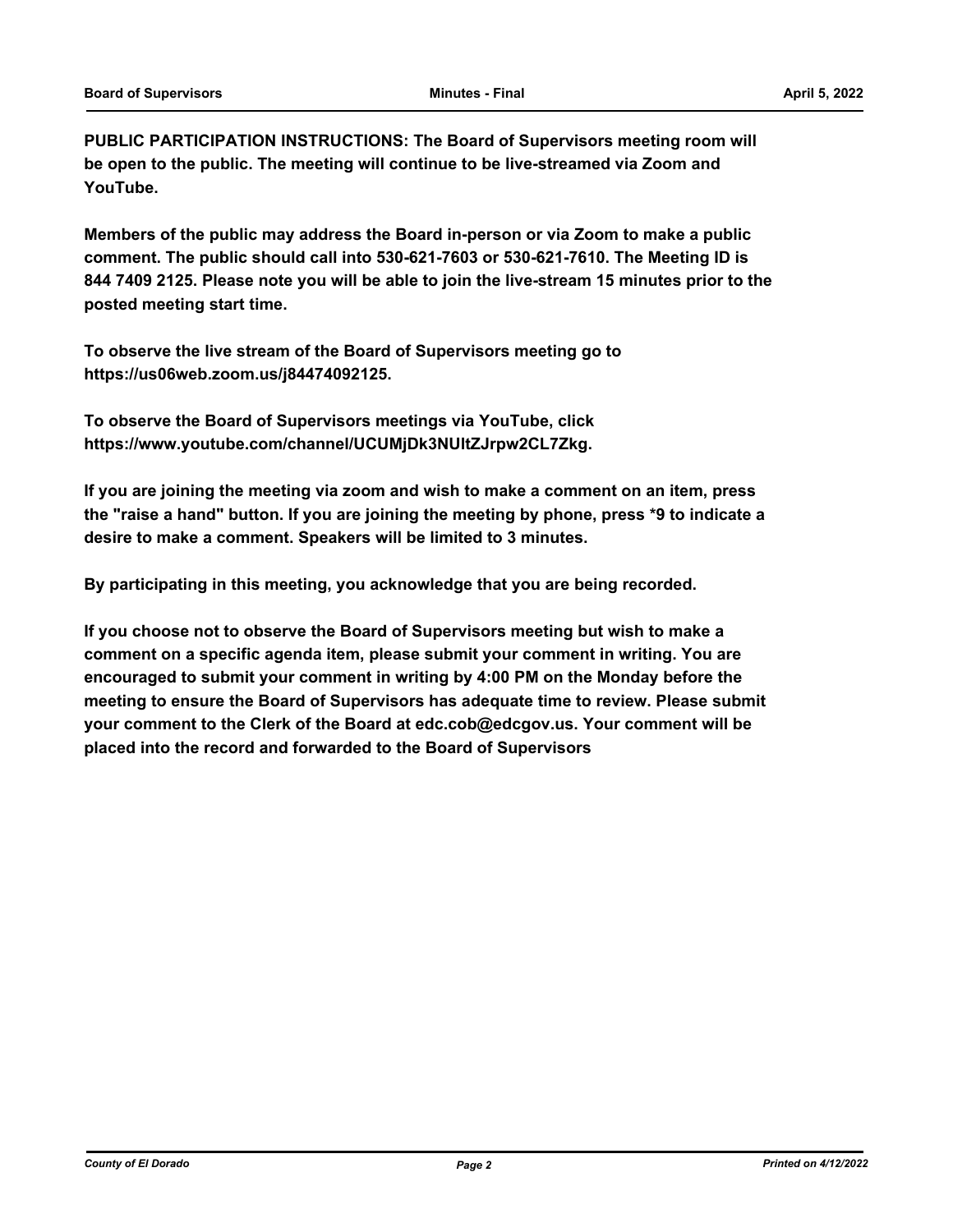# **Vision Statement**

### **Safe, healthy and vibrant communities, respecting our natural resources and historical heritage**

### **This institution is an equal opportunity provider and employer.**

Live Web Streaming and archiving of most Board of Supervisors meeting videos, all meeting agendas, supplemental materials and meeting minutes are available on the internet at: http://eldorado.legistar.com/Calendar.aspx

The County of El Dorado is committed to ensuring that persons with disabilities are provided the resources to participate in its public meetings. Please contact the office of the Clerk of the Board if you require accommodation at 530-621-5390 or via email, edc.cob@edcgov.us, preferably no less than 24 hours in advance of the meeting.

The Board of Supervisors is concerned that written information submitted to the Board the day of the Board meeting may not receive the attention it deserves. The Board Clerk cannot guarantee that any FAX, email, or mail received the day of the meeting will be delivered to the Board prior to action on the subject matter.

The Board meets simultaneously as the Board of Supervisors and the Board of Directors of the Air Quality Management District, In-Home Supportive Services, Public Housing Authority, Redevelopment Agency and other Special Districts.

For Purposes of the Brown Act § 54954.2 (a), the numbered items on this Agenda give a brief description of each item of business to be transacted or discussed. Recommendations of the staff, as shown, do not prevent the Board from taking other action.

Materials related to an item on this Agenda submitted to the Board of Supervisors after distribution of the agenda packet are available for inspection during normal business hours in the public viewing packet located in Building A, 330 Fair Lane, Placerville or in the Board Clerk's Office located at the same address. Such documents are also available on the Board of Supervisors' Meeting Agenda webpage subject to staff's ability to post the documents before the meeting.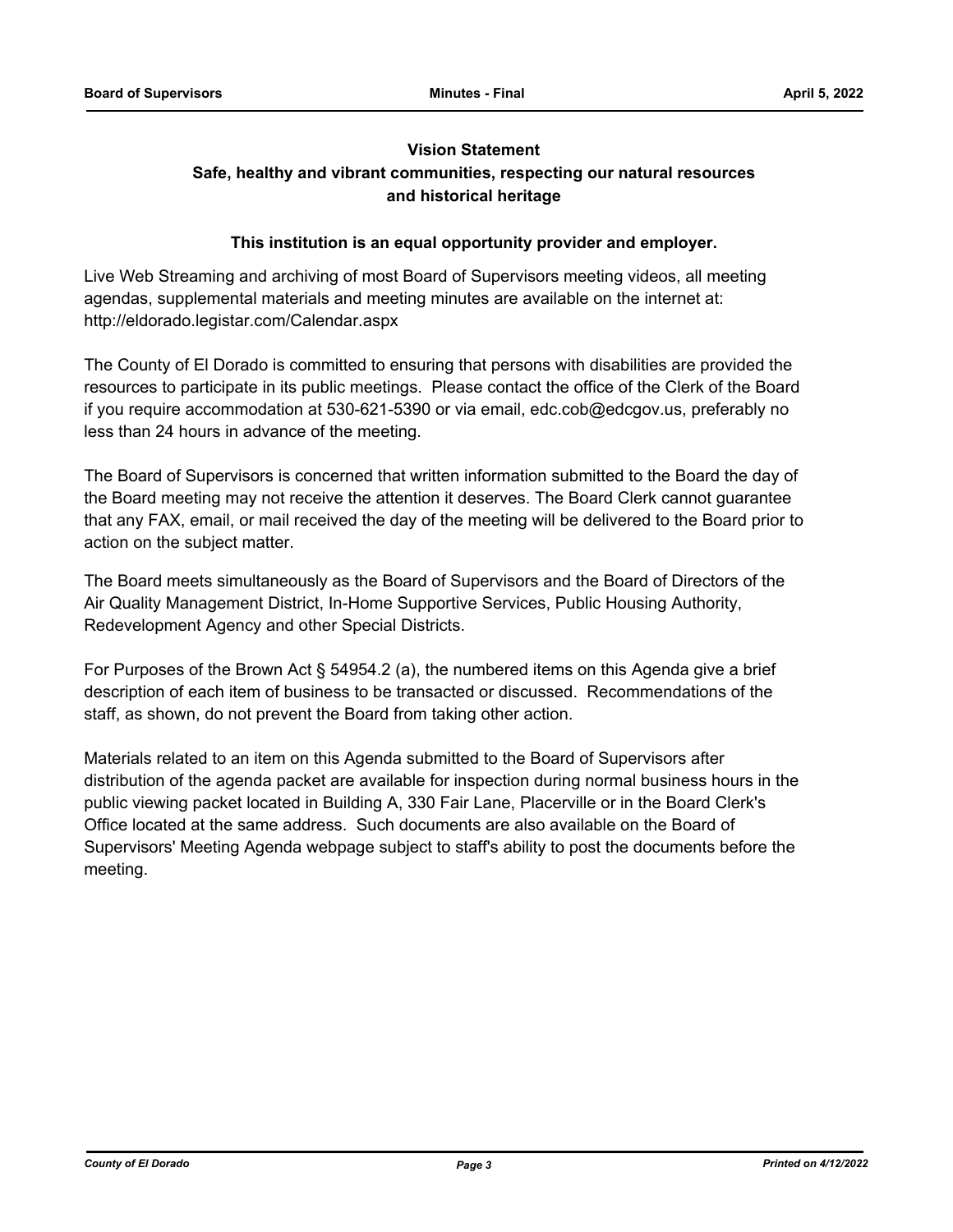### **PROTOCOLS FOR PUBLIC COMMENT**

Public comment will be received at designated periods as called by the Board Chair.

Public comment on items scheduled for Closed Session will be received before the Board recesses to Closed Session.

Except with the consent of the Board, individuals shall be allowed to speak to an item only once.

On December 5, 2017, the Board adopted the following protocol relative to public comment periods. The Board adopted minor revisions to the protocol on August 24, 2021, incorporated herein:

The Board wants all members of the public to feel welcome to speak, especially regarding controversial items. Time for public input will be provided at every Board of Supervisors meeting. Individuals will have three minutes to address the Board. If the three minutes are exceeded the speaker's microphone will be muted. Applause or other outbursts are not allowed in the Board Chambers.

During noticed public hearings only, individuals authorized by organizations to speak to organizational positions may request additional time, up to five minutes.

Public comment on certain agenda items designated and approved by the Board may be treated differently within specific time limits per speaker or a limit on the total amount of time designated for public comment. It is the intent of the Board that quasi-jurisdictional matters have additional flexibility depending on the nature of the issue.The Board Chair may limit public comment during Open Forum.

Individual Board members may ask clarifying questions but will not engage in substantive dialogue with persons providing input to the Board.

If a person providing input to the Board creates a disruption by refusing to follow Board guidelines, the Board Chair may take the following actions:

Step 1. Request the person adhere to Board guidelines. If the person refuses, the Board Chair may turn off the speaker's microphone.

Step 2. If the disruption continues, the Board Chair may order a recess of the Board meeting. Step 3. If the disruption continues, the Board Chair may order the removal of the person from the Board meeting.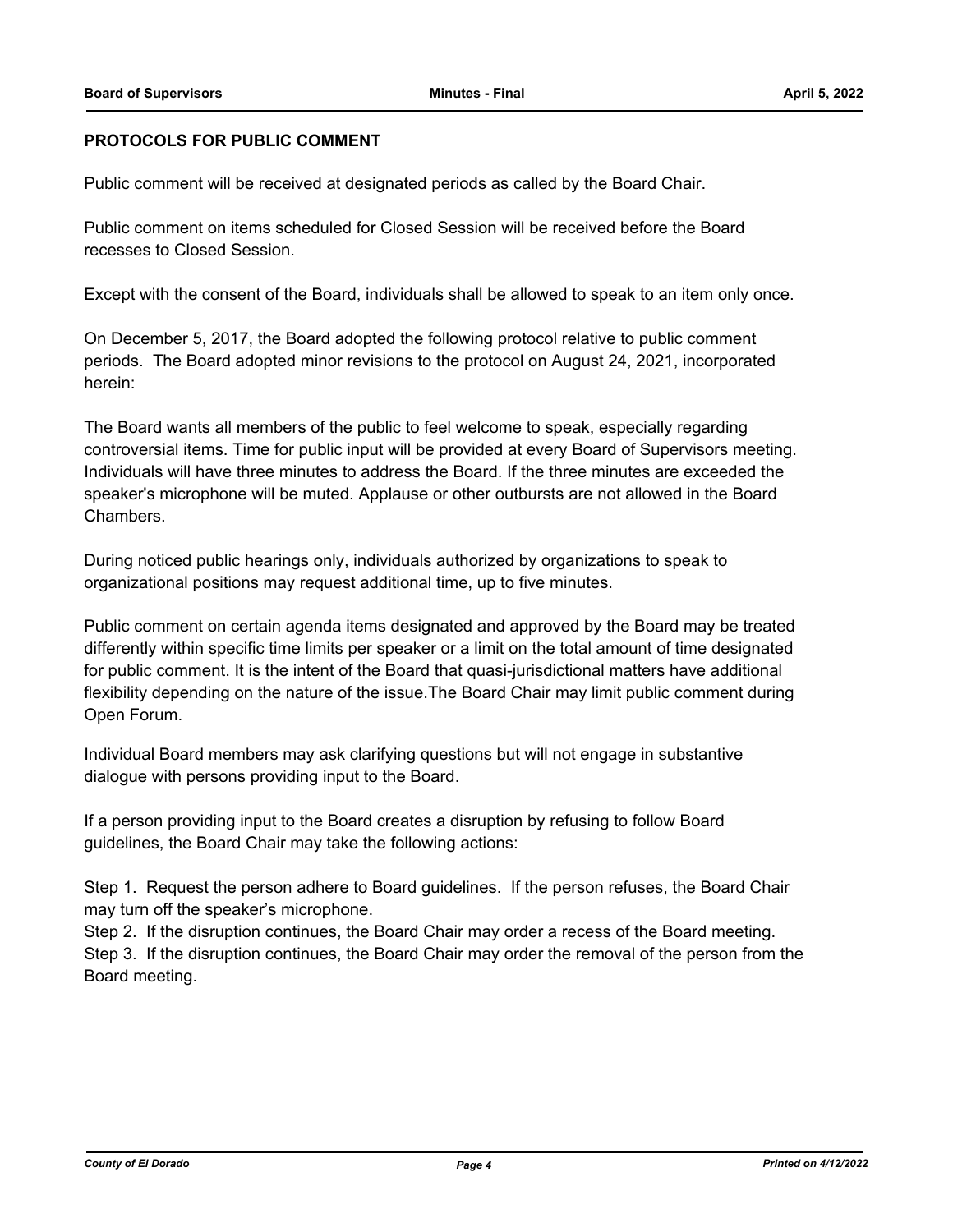### **9:00 A.M. - CALLED TO ORDER**

Present: 5- Supervisor Novasel, Supervisor Hidahl, Supervisor Parlin, Supervisor Thomas and Supervisor Turnboo

### **INVOCATION AND PLEDGE OF ALLEGIANCE TO THE FLAG**

**Pastor Craig Klatt of the Camino Adventist Church gave the Invocation.**

**Supervisor Thomas led the Pledge of Allegiance to the Flag.**

### **ADOPTION OF THE AGENDA AND APPROVAL OF CONSENT CALENDAR**

*Public Comment: R. Michelson*

**A motion was made by Supervisor Novasel, seconded by Supervisor Hidahl to Adopt the Agenda and Approve the Consent Calendar with the following change:**

**Continue item 15 off calendar.**

**Yes:** 5 - Novasel, Hidahl, Parlin, Thomas and Turnboo

The Board may make any necessary additions, deletions or corrections to the agenda including moving items to or from the Consent Calendar and adopt the agenda and the Consent Calendar with one single vote. A Board member may request an item be removed from the Consent Calendar for discussion and separate Board action. At the appropriate time as called by the Board Chair, members of the public may make a comment on matters on the Consent Calendar prior to Board action.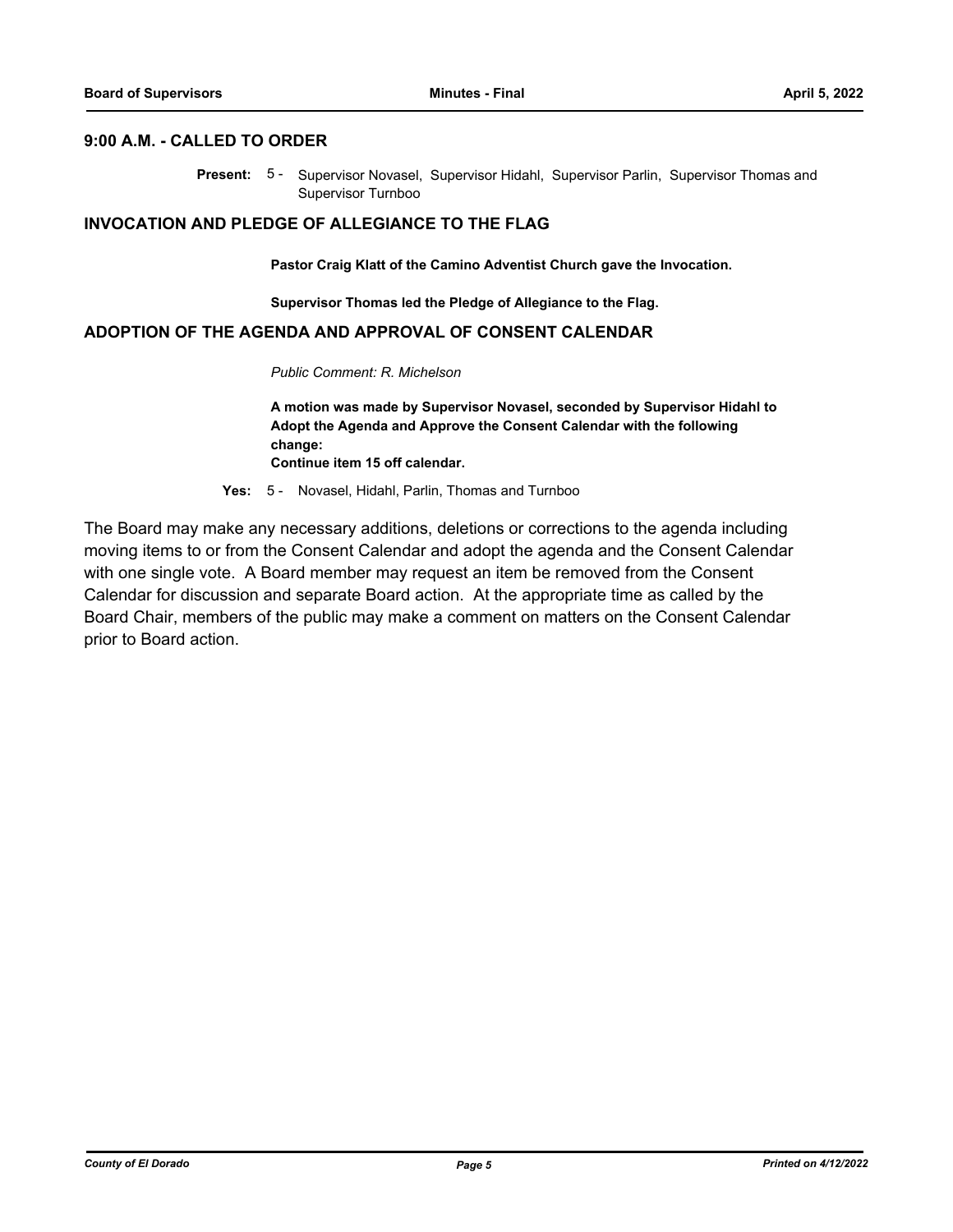### **CONSENT CALENDAR**

**1.** [22-0602](http://eldorado.legistar.com/gateway.aspx?m=l&id=/matter.aspx?key=31503) Clerk of the Board recommending the Board approve the Minutes from the regular meeting of March 22, 2022.

**This matter was Approved on the Consent Calendar.**

### **GENERAL GOVERNMENT - CONSENT ITEMS**

**2.** [22-0251](http://eldorado.legistar.com/gateway.aspx?m=l&id=/matter.aspx?key=31152) Chief Administrative Office, Facilities Division, recommending the Board: 1) Authorize the Purchasing Agent to execute Amendment I to Agreement for Services 5630 with Cleanrite, Inc. to increase compensation by \$78,000 for an amended not-to-exceed amount of \$150,000 to provide on-call and emergency restoration and repair services at various County operated locations; and 2) Make findings that due to the limited time frames, temporary or

occasional nature, or schedule for the project or scope of work, the ongoing aggregate of work to be performed under Agreement for Services 5630 is not sufficient to warrant the addition of permanent staff in accordance with Chapter 3.13, Section 3.13.030, of the County Purchasing Ordinance.

**FUNDING:** General Fund.

**This matter was Approved on the Consent Calendar.**

**3.** [22-0567](http://eldorado.legistar.com/gateway.aspx?m=l&id=/matter.aspx?key=31468) Chief Administrative Office, Central Fiscal Division, recommending the Board approve the following related to the American Rescue Plan Act ("ARPA") Coronavirus State and Local Fiscal Recovery Funds ("SLFRF"):

> 1) Approve use of ARPA SLFRF Subrecipient Agreement template, pending approval by Risk Management;

2) Authorize Chief Administrative Officer, or designee, to execute Subrecipient Agreements with entities approved for SLFRF funds by prior or future Board direction; and

3) Approve and authorize the Chair to sign a budget transfer appropriating a) operating transfers to County departments from ARPA funds in the amount of \$3,500,000 and b) contributions to other governmental agencies in the amount of \$750,000 for Fiscal Year 2021-22 expenditures (4/5 vote required).

**FUNDING:** ARPA SLFRF Funds.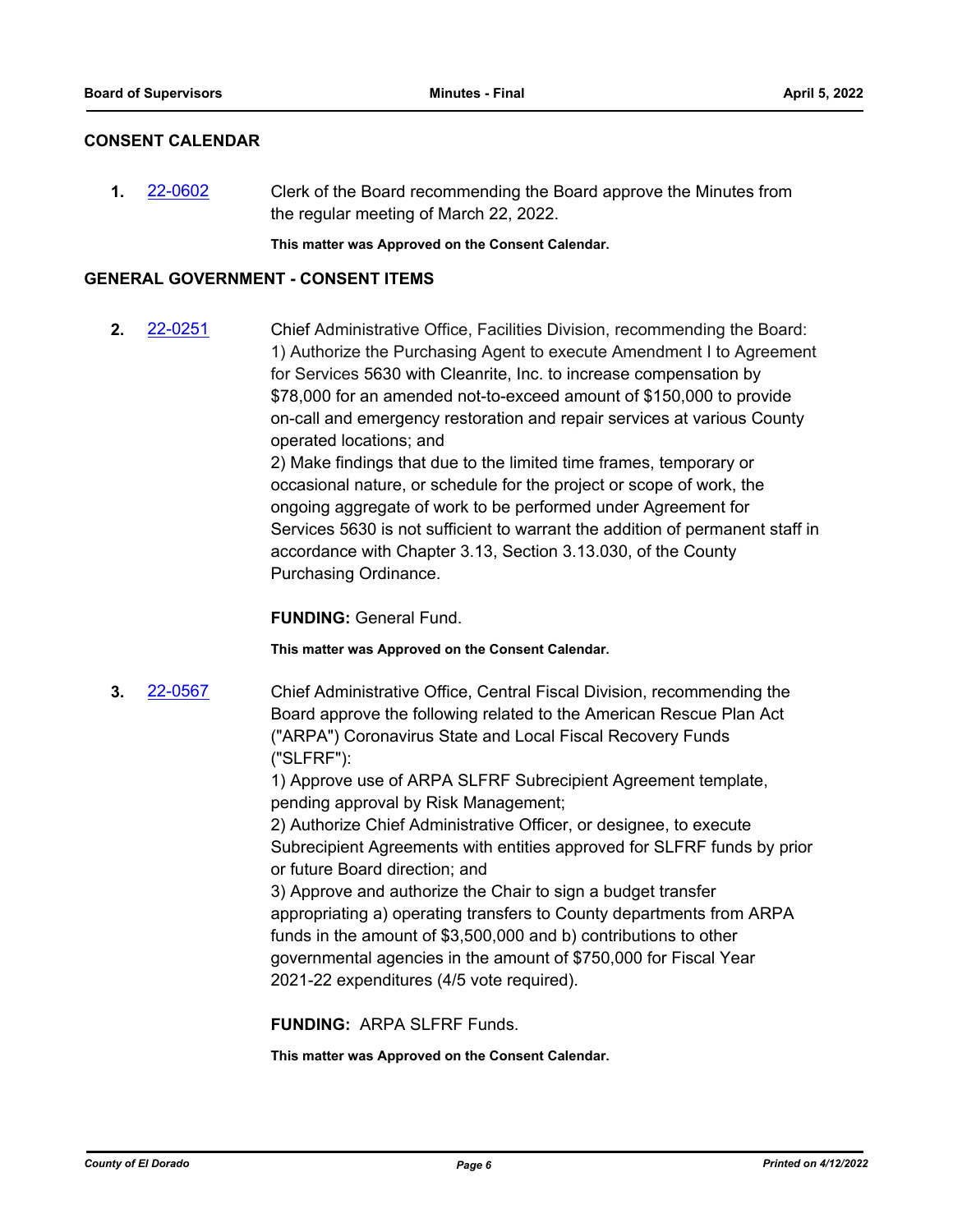**4.** [22-0343](http://eldorado.legistar.com/gateway.aspx?m=l&id=/matter.aspx?key=31244) Clerk of the Board recommending the Board approve the Committee Application Review Team's recommendation to make the following appointment to the Community and Economic Development Advisory Committee pursuant to Resolution 177-2017 and Board Policy I-5, Boards, Committees and Commissions - Application Evaluation Policy for Members:

Appoint Kathy Dunkak, Member At-Large, Term Expiration 2/22/2026.

### **FUNDING:** N/A

**This matter was Approved on the Consent Calendar.**

**5.** [22-0509](http://eldorado.legistar.com/gateway.aspx?m=l&id=/matter.aspx?key=31410) Clerk of the Board, based upon the recommendation of the El Dorado County Early Care and Education Planning Council, recommending the Board make the following appointment to the El Dorado County Early Care and Education Planning Council: Appoint Jennifer Rogers, Public Agency Representative - Joint Appointment, Term Expiration 04/05/2026.

### **FUNDING:** N/A

**This matter was Approved on the Consent Calendar.**

**6.** [22-0518](http://eldorado.legistar.com/gateway.aspx?m=l&id=/matter.aspx?key=31419) Clerk of the Board, based upon the recommendation of the El Dorado County Airport Advisory Committee, recommending the Board make the following appointment to the El Dorado County Airport Advisory Committee:

> Appoint Mark Moss, Representing Placerville Airport, Term Expiration 4/5/2026.

### **FUNDING:** N/A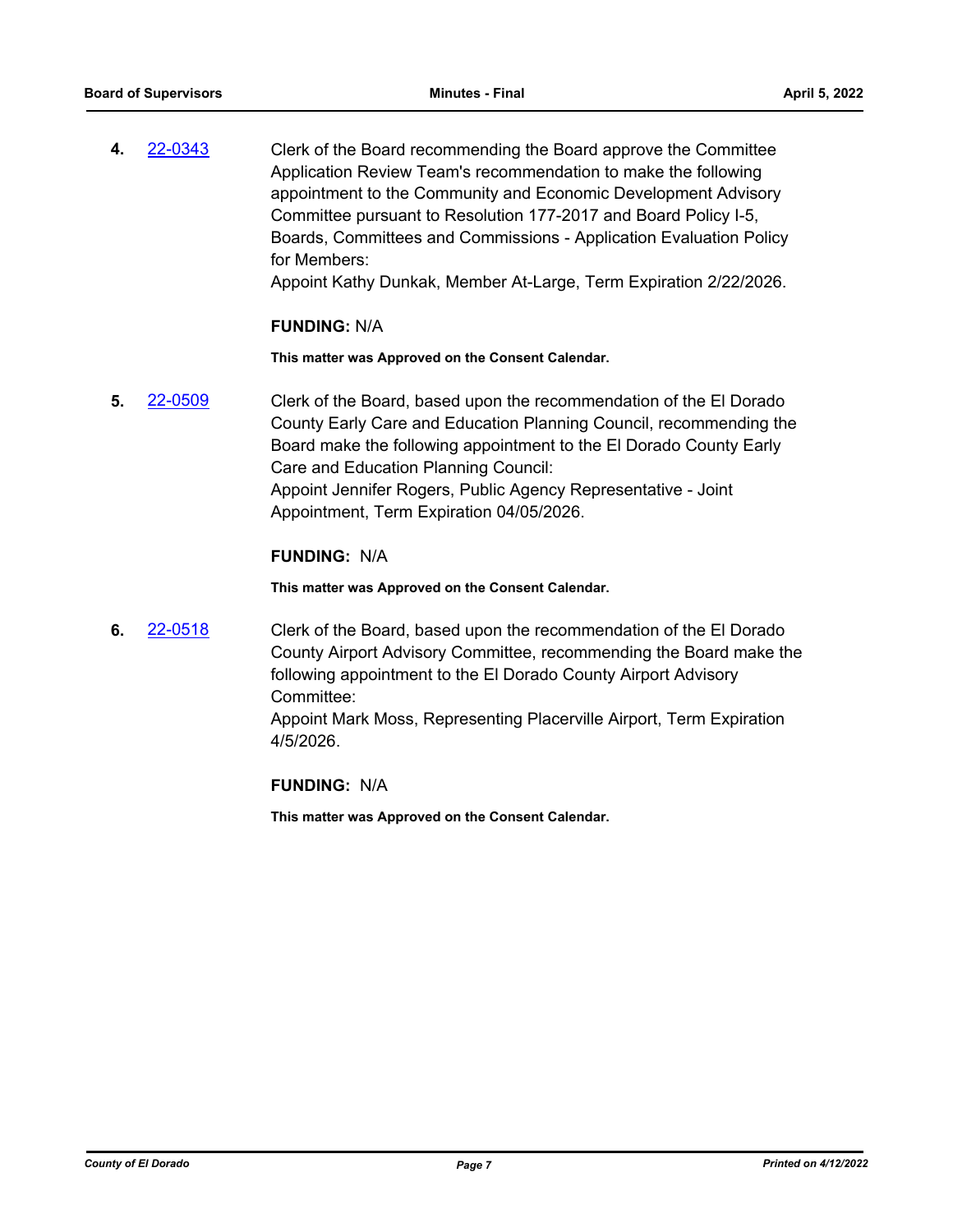**7.** [22-0547](http://eldorado.legistar.com/gateway.aspx?m=l&id=/matter.aspx?key=31448) Human Resources Department recommending the Board approve and adopt the revisions to the following class specifications to comply with the revised Internal Revenue Service Publication 1075: Assistant Director of Child Support Services; Assistant Director of Child Support Services /Chief Attorney; Assistant Director of Health Services; Chief Assistant Director, Health and Human Services Agency; Child Support Attorney I/II/III/IV; Child Support Investigator I/II; Child Support Specialist I/II; Child Support Specialist III; Child Support Supervisor; Deputy Director, Health and Human Services Agency; Deputy Public Guardian I/II; Deputy Public Guardian Supervisor; Director of Child Support Services; Director of Health and Human Services Agency; Eligibility Specialist Trainee/I/II; Eligibility Specialist III; Eligibility Supervisor; Fiscal Technician; Fiscal Services Supervisor; Medical Office Assistant I/II; Program Assistant; Program Manager; Program Manager - Protective Services; Public Health Nurse I/II; Public Health Nursing Manager; Registered Nurse; Sr. Fiscal Assistant.

### **FUNDING:** N/A

**This matter was Approved on the Consent Calendar.**

**8.** [22-0563](http://eldorado.legistar.com/gateway.aspx?m=l&id=/matter.aspx?key=31464) Human Resources Department recommending the Board adopt and authorize the Chair to sign Resolution **050-2022** deleting 2.0 full time equivalent (FTE) Administrative Analyst I/II allocations and the addition of 2.0 FTE Sr. Administrative Analyst allocations in the Transportation Department, and waive the competitive recruitment and selection process at the request of the appointing authority in accordance with Personnel Rule 507.1.2.

> **FUNDING:** Various funding sources as detailed in the Department of Transportation's Capital Improvement Program, including federal, state and local funding.

**Resolution 050-2022 was Adopted upon Approval of the Consent Calendar.**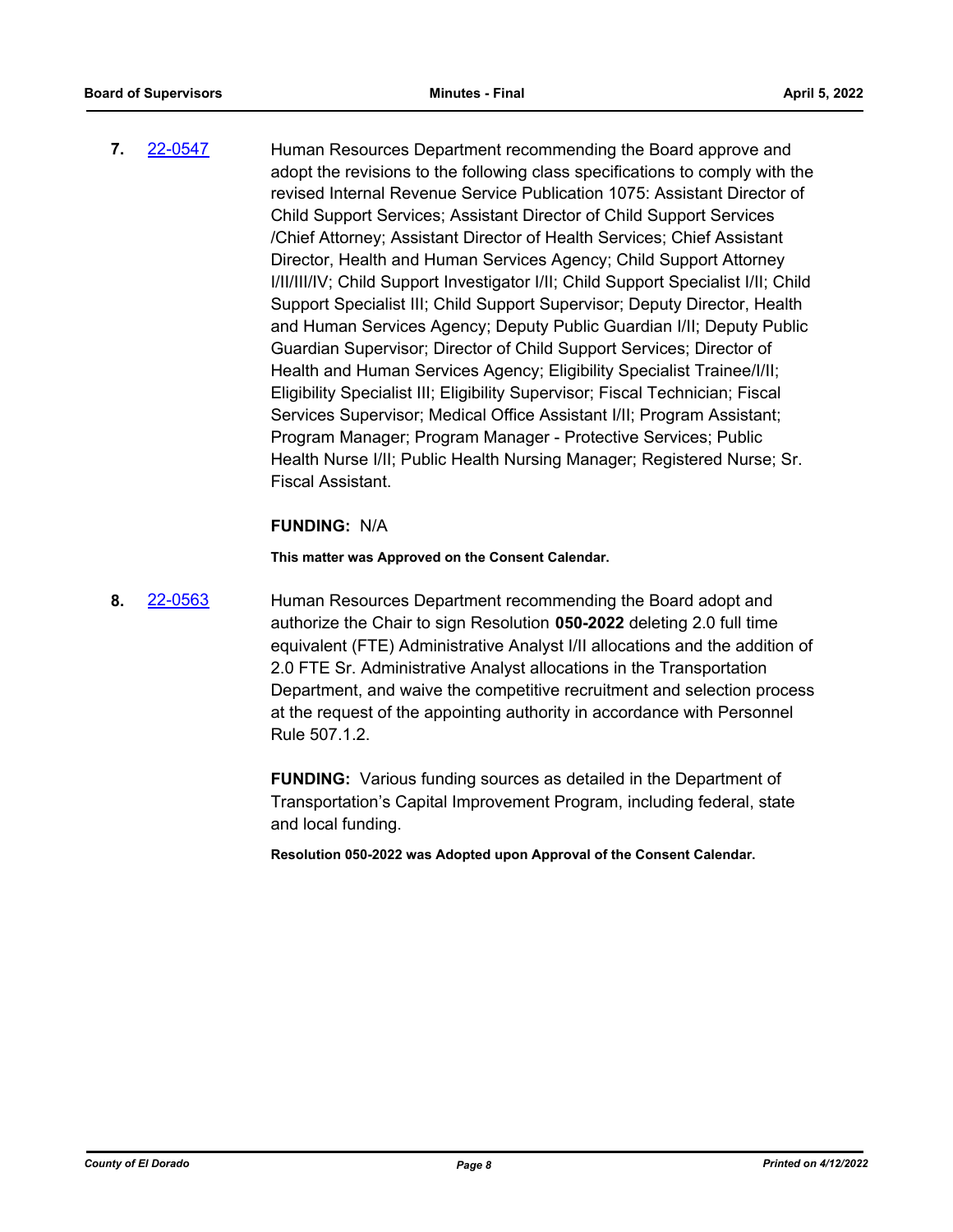- **9.** [22-0378](http://eldorado.legistar.com/gateway.aspx?m=l&id=/matter.aspx?key=31279) Treasurer-Tax Collector recommending the Board approve the continuation of the following perpetual agreements for an estimated total of \$66,000 for the Fiscal Year 2022-23 for ongoing maintenance and support for equipment, software licensing and treasury services as follows:
	- 1) Bloomberg Finance LP;
	- 2) Bank of New York Mellon Trust Co;
	- 3) Diebold Nixdorf, Inc.;
	- 4) Loomis Armored US, LLC;
	- 5) SymPro Inc; and
	- 6) Columbia Ultimate Business Systems.

**FUNDING:** General Fund.

**This matter was Approved on the Consent calendar.**

**10.** [22-0360](http://eldorado.legistar.com/gateway.aspx?m=l&id=/matter.aspx?key=31261) Supervisor Hidahl recommending the Board consider the following pertaining to the 11th Annual Firework display to be held at the El Dorado Hills Town Center on Saturday, July 2, 2022:

> 1) Adopt and authorize the Chair to sign Resolution **051-2022** permitting Pyro Spectaculars by Souza to conduct a pyrotechnic display for the event, contingent upon full compliance of necessary requirements, insurance, contracts and permits as deemed necessary by the control authorities; and

2) Authorize the Chair to sign a letter to the Fire Marshal approving same.

### **FUNDING:** N/A

**This matter was Approved and Resolution 051-2022 was Adopted upon Approval of the Consent Calendar.**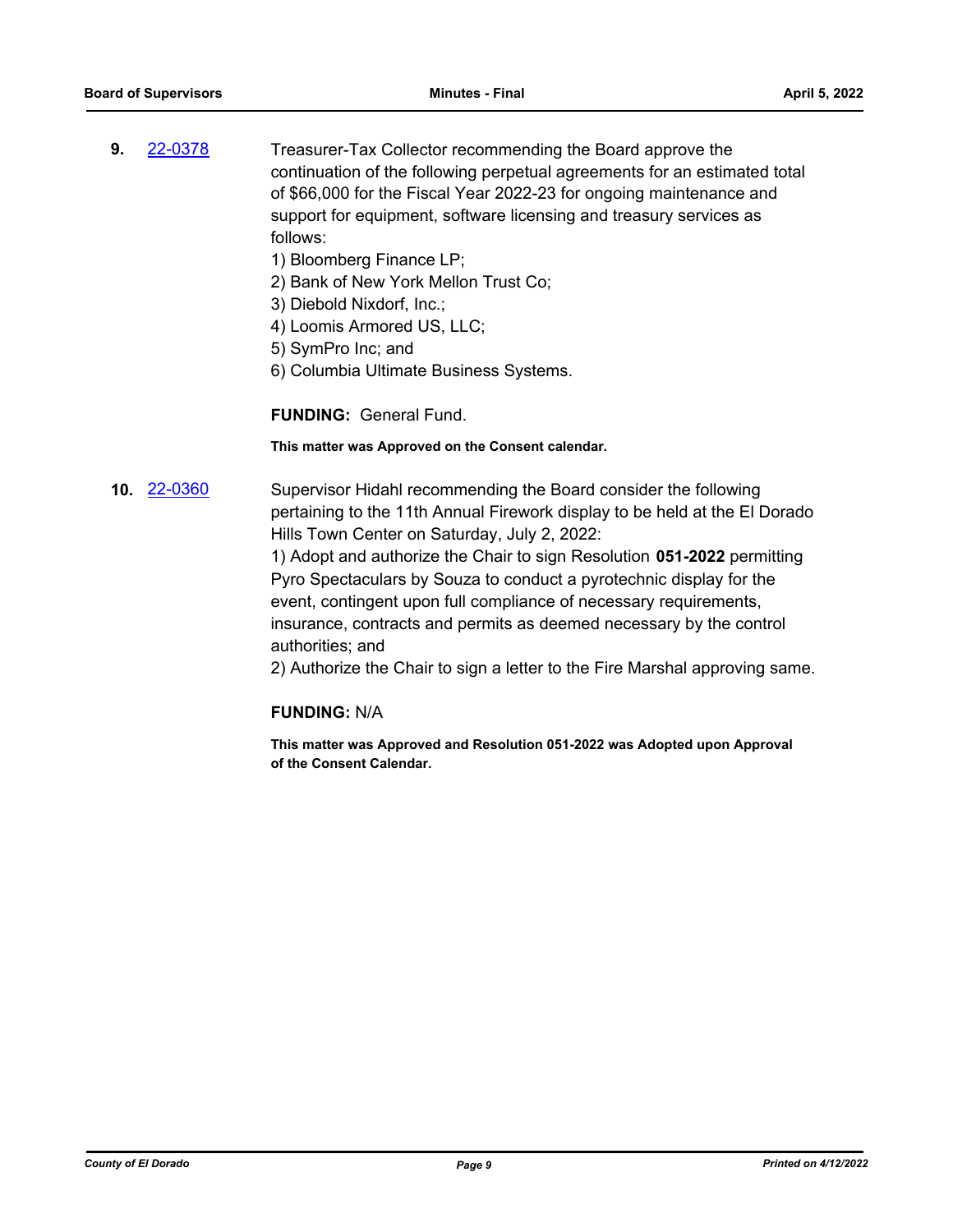### **HEALTH AND HUMAN SERVICES - CONSENT ITEMS**

**11.** [22-0505](http://eldorado.legistar.com/gateway.aspx?m=l&id=/matter.aspx?key=31406) Health and Human Services Agency recommending the Board adopt and authorize the Chair to sign a Proclamation to recognize April 10, 2022 through April 16, 2022 as "National Animal Care and Control Appreciation Week" in the County of El Dorado.

### **FUNDING:** N/A

### **This matter was Approved on the Consent Calendar.**

**12.** [22-0520](http://eldorado.legistar.com/gateway.aspx?m=l&id=/matter.aspx?key=31421) Health and Human Services Agency (HHSA) recommending the Board consider approving and authorizing the Chair to sign a letter to the California Department of Finance in support of the California Behavioral Health Directors Association (CBHDA) and the California State Association of Counties (CSAC) action requesting forgiveness of the pending California Department of Health Care Services (DHCS) recoupment for \$1,712,033 in Medi-Cal behavioral health services claims.

**FUNDING:** 1991 Behavioral Health Realignment.

**This matter was Approved on the Consent Calendar.**

**13.** [22-0081](http://eldorado.legistar.com/gateway.aspx?m=l&id=/matter.aspx?key=30981) Health and Human Services Agency recommending the Board: 1) Find that in accordance with Ordinance section 3.13.030, D., the provision of such services provided by Contractor are in the public's best interest and by legislative authority, pursuant to Welfare and Institutions Code Section (WIC) 11461.6 and Senate Bill 89, it is mandated that the service be performed by independent contractors; 2) Approve and authorize the Chair to sign Amendment 1 to Agreement

for Services 5344 with Catalyst Family Inc., doing business as Catalyst Community, for the provision of the Child Care Bridge Program for Foster Children Services, for the retroactive term of July 1, 2021 through June 30, 2024, with a maximum Fiscal Year 2021-22 obligation of \$426,986, and with each successive year's maximum to be determined based on State allocations; and

3) Authorize the HHSA Director or their designee to execute further documents relating to Agreement for Services 5344, including amendments which do not increase the maximum dollar amount or term of the Agreement, and contingent upon approval by County Counsel and Risk Management.

**FUNDING:** State General Fund, leveraged on an annually adjusted basis by Federal funds at a percentage established based on prior fiscal year caseload.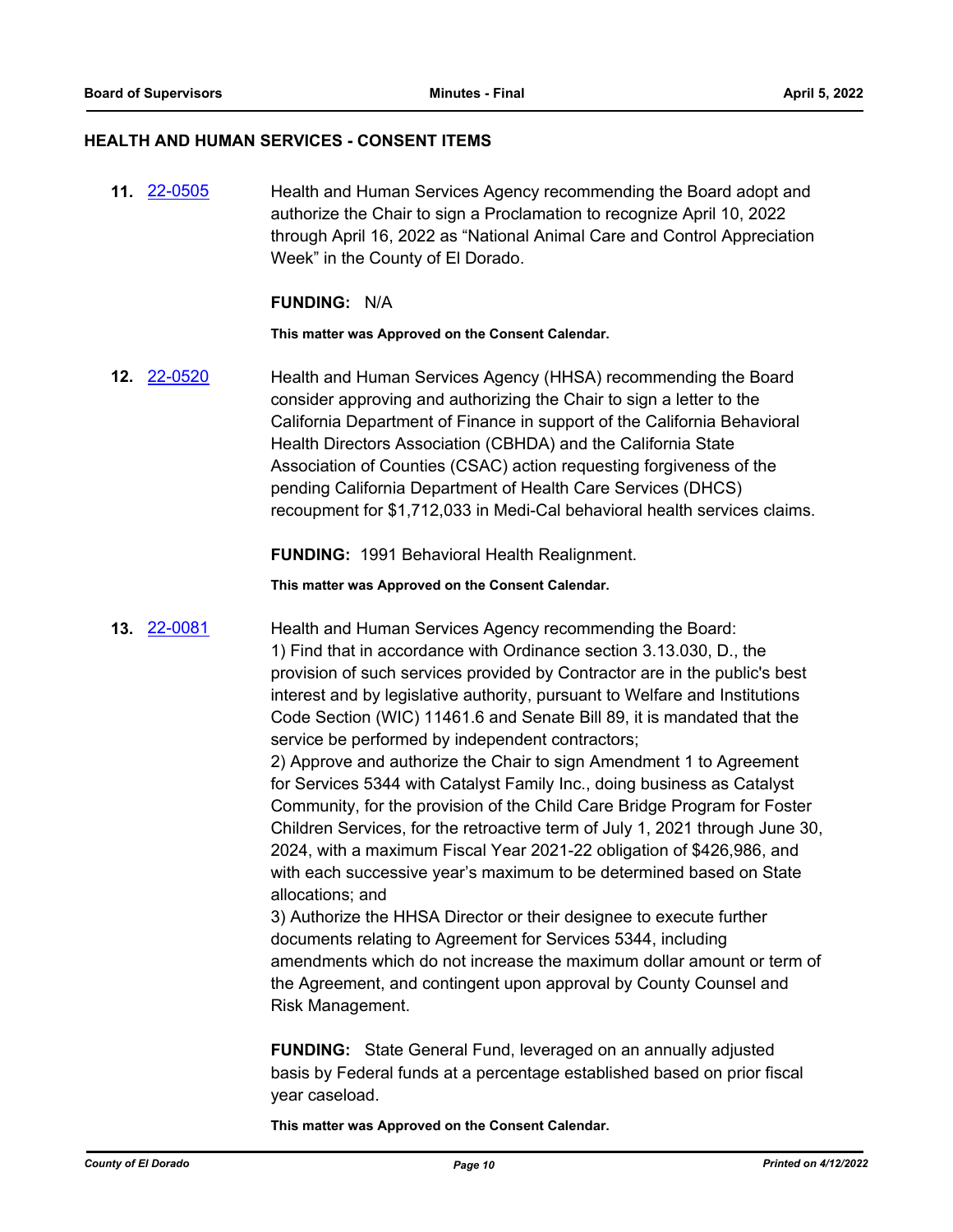**14.** [21-1987](http://eldorado.legistar.com/gateway.aspx?m=l&id=/matter.aspx?key=30883) Health and Human Services Agency (HHSA) recommending the Board: 1) Make findings in accordance with El Dorado County Ordinance Code, Chapter 3.13.030 (c) that the limited timeframes, temporary or occasional nature, or schedule for the project or scope of work, the ongoing aggregate of work to be performed under Agreement 6218 is not sufficient to warrant the addition of permanent staff; 2) Approve and authorize the Chair to sign Funding Agreement 6218 with Marshall Medical Center, for the provision of supporting COVID-19 reopening and recovery activities, with a maximum contractual obligation of \$250,000 for the term of execution through June 30, 2023; and 3) Authorize the Health and Human Services Agency Director or their designee to execute further documents relating to Funding Agreement 6218, including amendments, which do not increase the maximum dollar amount or term of the Agreement, and contingent upon approval by County Counsel and Risk Management.

> **FUNDING**: 100% Federal funding received from the California Department of Public Health (CDPH) for the Epidemiology and Laboratory Capacity (ELC) COVID-19 Enhancing Detection Expansion Funding, under the Coronavirus and Relief Supplemental Appropriations Act, 2021.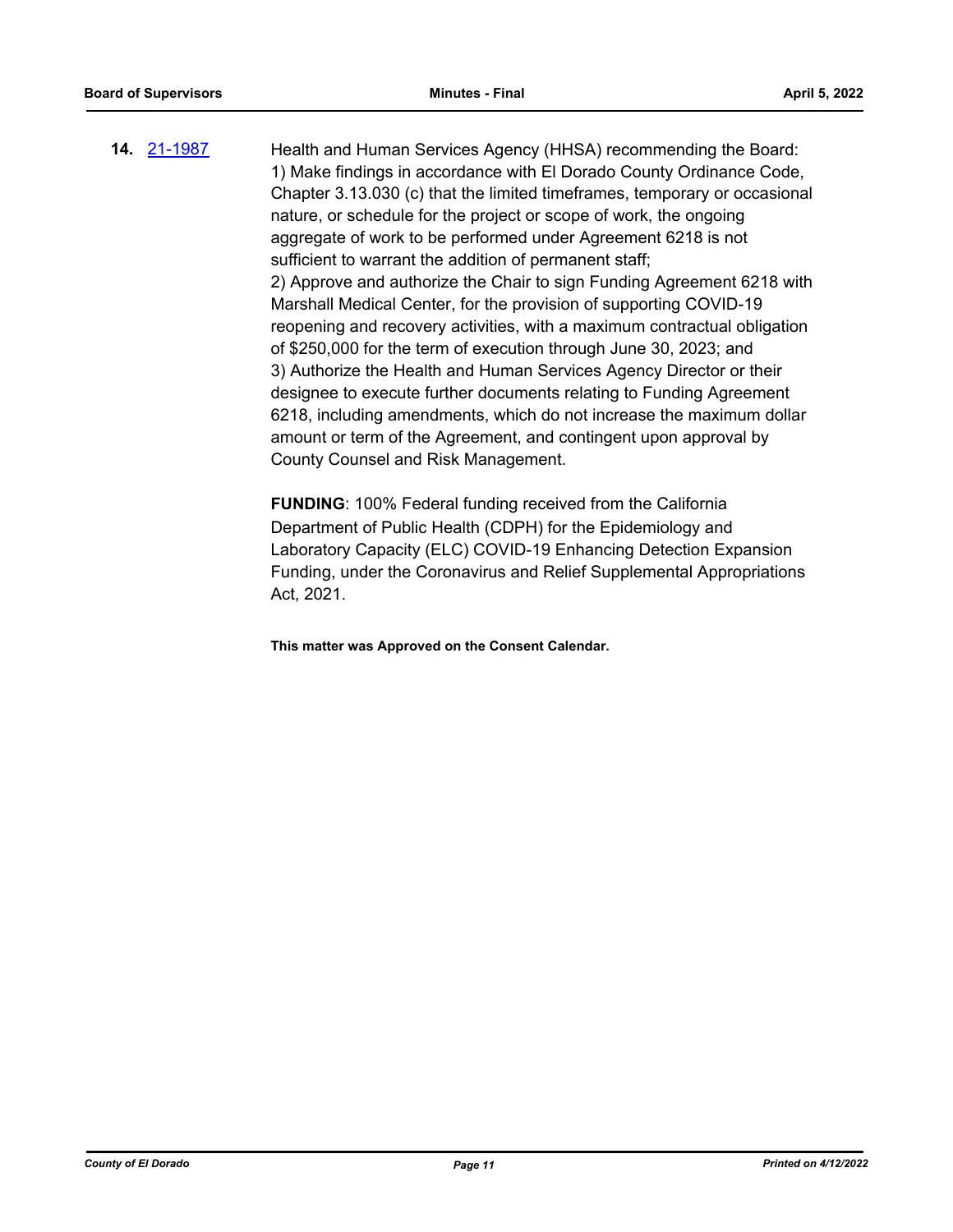**15.** [22-0047](http://eldorado.legistar.com/gateway.aspx?m=l&id=/matter.aspx?key=30947) Health and Human Services Agency (HHSA) recommending the Board: 1) Make findings in accordance with County Ordinance 3.13.030 that it is appropriate to contract with Nancy M. Callahan, Ph.D., doing business as I.D.E.A. Consulting for the provision of technical assistance and support in behavioral health quality assurance activities, implementation of policies and procedures, establishment of outcome measures, and implementation of recommended services, provided under Amendment I to Agreement 5484 because (B) "Specialty skills and qualifications not expressly identified in classifications are involved in the performance of the work;"

2) Approve and authorize the Chair to sign Amendment I to Agreement for Services 5484 with Nancy M. Callahan, Ph.D., doing business as I.D.E.A. Consulting, increase the not to exceed amount from \$150,000 to \$779,953 and extending the term through December 31, 2025 with no change to the rates; and

3) Authorize the HHSA Director, or designee, to execute further documents relating to Agreement 5484, contingent upon approval by County Counsel and Risk Management, including amendments which do not increase the maximum dollar amount or term of the Agreement. (Cont. 3/22/2022, Item 20)

**FUNDING:** 29% Medi-Cal Quality Assurance, 5% Behavioral Health Realignment, 5% Mental Health Services Act, 24% Crisis Care Mobile Unit, 9% Behavioral Health Quality Improvement, 13% Behavioral Health Continuum Infrastructure Program, 15% Mental Health Services Block Grant American Rescue Plan Act.

### **Staff recommending this item be Continued off Calendar.**

**This matter was Continued off Calendar upon Approval of the Consent Calendar.**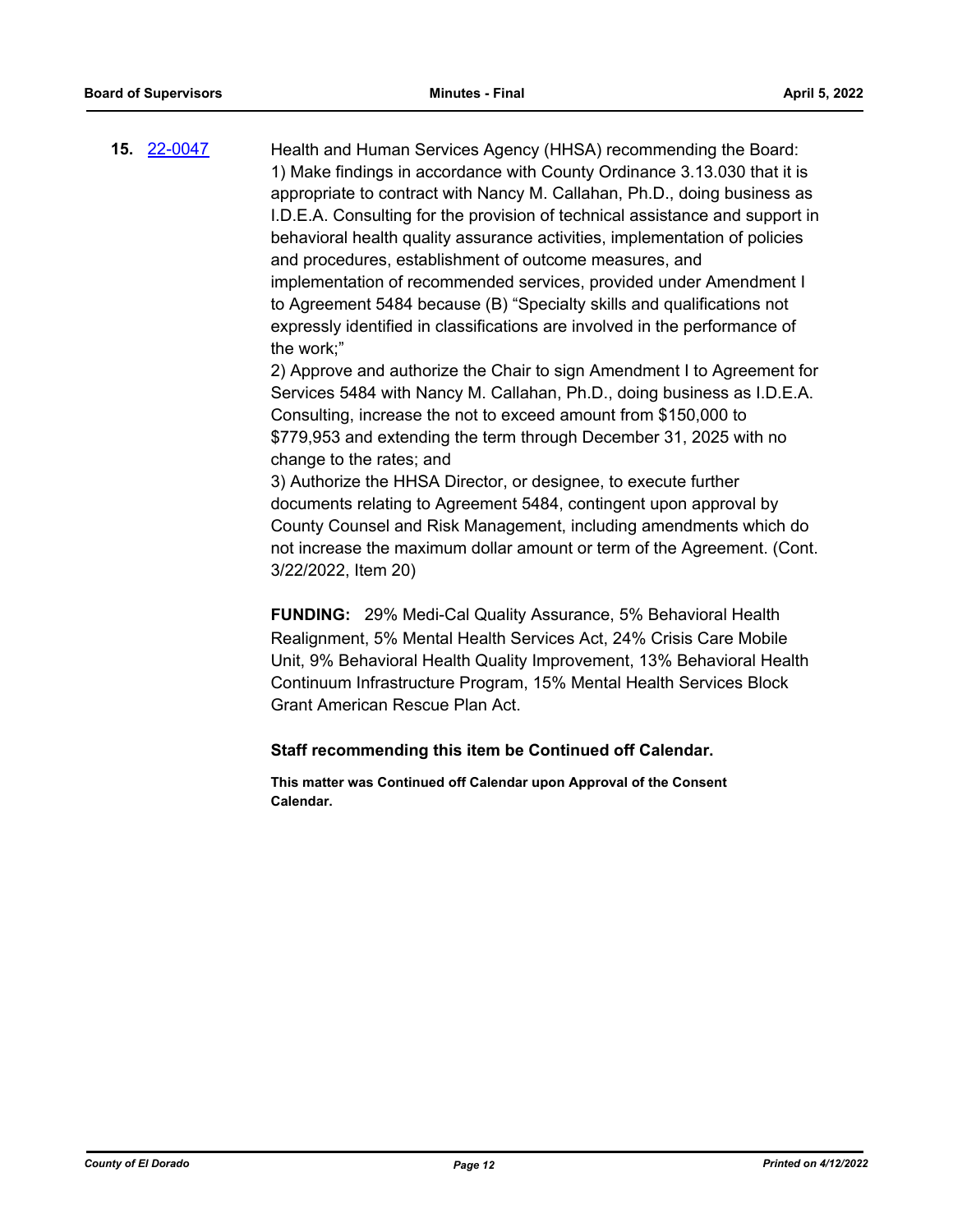### **16.** [22-0346](http://eldorado.legistar.com/gateway.aspx?m=l&id=/matter.aspx?key=31247)

Health and Human Services Agency (HHSA) recommending the Board: 1) Make findings in accordance with County Ordinance 3.13.030 that it is appropriate to contract with Psynergy Programs, Inc. for services provided under Agreement 4738 because (B) "Specialty skills and qualifications not expressly identified in County classifications are involved in the performance of the work;"

2) Approve and authorize the Chair to sign Amendment 2 to Agreement for Services 4738 with Psynergy Programs, Inc., which increases the maximum obligation from \$450,000 to \$950,000, with no change to the term of July 1, 2020 through June 30, 2023; and

3) Authorize the HHSA Director, or their designee, to execute further documents relating to Agreement 4738, contingent upon approval by County Counsel and Risk Management, including amendments, which do not increase the maximum dollar amount or term of the Agreement.

**FUNDING:** Federal and State Funding: 50% Federal Medi-Cal; 50% State Mental Health Realignment.

**This matter was Approved on the Consent Calendar.**

**17.** [22-0334](http://eldorado.legistar.com/gateway.aspx?m=l&id=/matter.aspx?key=31235) Health and Human Services Agency (HHSA) recommending the Board adopt and authorize the Chair to sign Resolution **049-2022** to: 1) Delete one (1.0) Full Time Equivalent (FTE) vacant Mental Health Worker I/II allocation; and 2) Add one (1.0) FTE Supervising Mental Health Worker allocation in the Health and Human Services Agency.

**FUNDING:** 50% Medi-Cal and 50% MHSA.

**This matter was Approved and Resolution 049-2022 was Adopted upon Approval of the Consent Calendar.**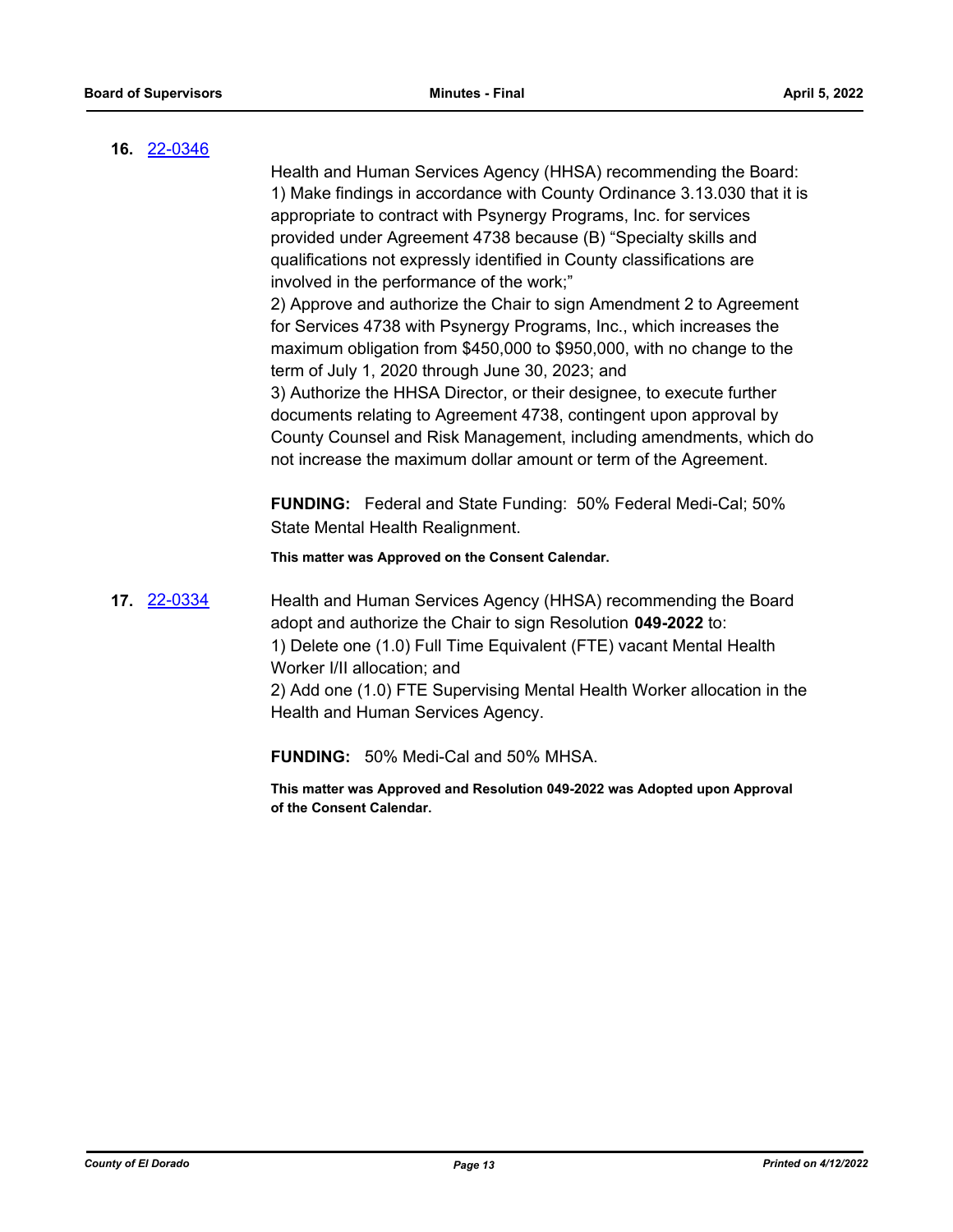### **LAND USE AND DEVELOPMENT - CONSENT ITEMS**

| <b>18. 22-0335</b> | Department of Transportation recommending the Board consider the<br>following pertaining to the San Bernardino Class 1 Bike Trail Project,<br>Capital Improvement Program project number 36107017, Contract 5971:<br>1) Approve and adopt the Plans and Contract Documents and authorize<br>the Chair to sign the Plans; and<br>2) Authorize advertisement for construction bids with an estimated<br>construction phase total cost of \$2,375,154. |
|--------------------|-----------------------------------------------------------------------------------------------------------------------------------------------------------------------------------------------------------------------------------------------------------------------------------------------------------------------------------------------------------------------------------------------------------------------------------------------------|
|                    | <b>FUNDING:</b> Congestion Mitigation and Air Quality Program (9% -<br>Federal), Highway Infrastructure Program (9% - Federal), Surface<br>Transportation Block Grant (50% - Federal), Coronavirus Response and<br>Relief Supplemental Apportionments Act of 2021 Program (24% -<br>Federal), and Tahoe Regional Planning Agency (8% - Local)                                                                                                       |
|                    | This matter was Approved on the Consent Calendar.                                                                                                                                                                                                                                                                                                                                                                                                   |
| 19. 22-0382        | Department of Transportation recommending the Board approve the<br>following:                                                                                                                                                                                                                                                                                                                                                                       |
|                    | 1) Approve the addition of one (1) compact track loader to the<br>Department of Transportation's Fiscal Year 2021-22 Fixed Asset list<br>totaling \$141,926.84, to be funded from savings identified from several<br>fixed asset items;                                                                                                                                                                                                             |
|                    | 2) Award Bid No. 22-760-039 for the purchase of one (1) New Compact<br>Track Loader to the sole qualified bidder, RKU Distributing Inc. from<br>Redding, CA; and                                                                                                                                                                                                                                                                                    |
|                    | 3) Authorize the Purchasing Agent to issue a purchase order contract for<br>the purchase of one (1) New Compact Track Loader for Department of<br>Transportation, Maintenance and Operations Division in the amount of<br>\$132,076.00 plus applicable taxes and fees (estimated at \$9,575.51) for<br>a one time purchase following Board approval.                                                                                                |
|                    | <b>FUNDING: Road Fund (100%).</b>                                                                                                                                                                                                                                                                                                                                                                                                                   |
|                    | This matter was Approved on the Consent Calendar.                                                                                                                                                                                                                                                                                                                                                                                                   |
| 20. 22-0423        | Department of Transportation recommending the Board approve the<br>attached budget amendment transferring \$1,850,000 from the Silva Valley<br>Special Revenue Fund to the Capital Improvement Program to allow for<br>reimbursement to West Valley, LLC., per the approved Funding, Credit,<br>and Reimbursement Agreement. (4/5 vote required)                                                                                                    |

**FUNDING:** Traffic Impact Fees - Silva Valley Set Aside.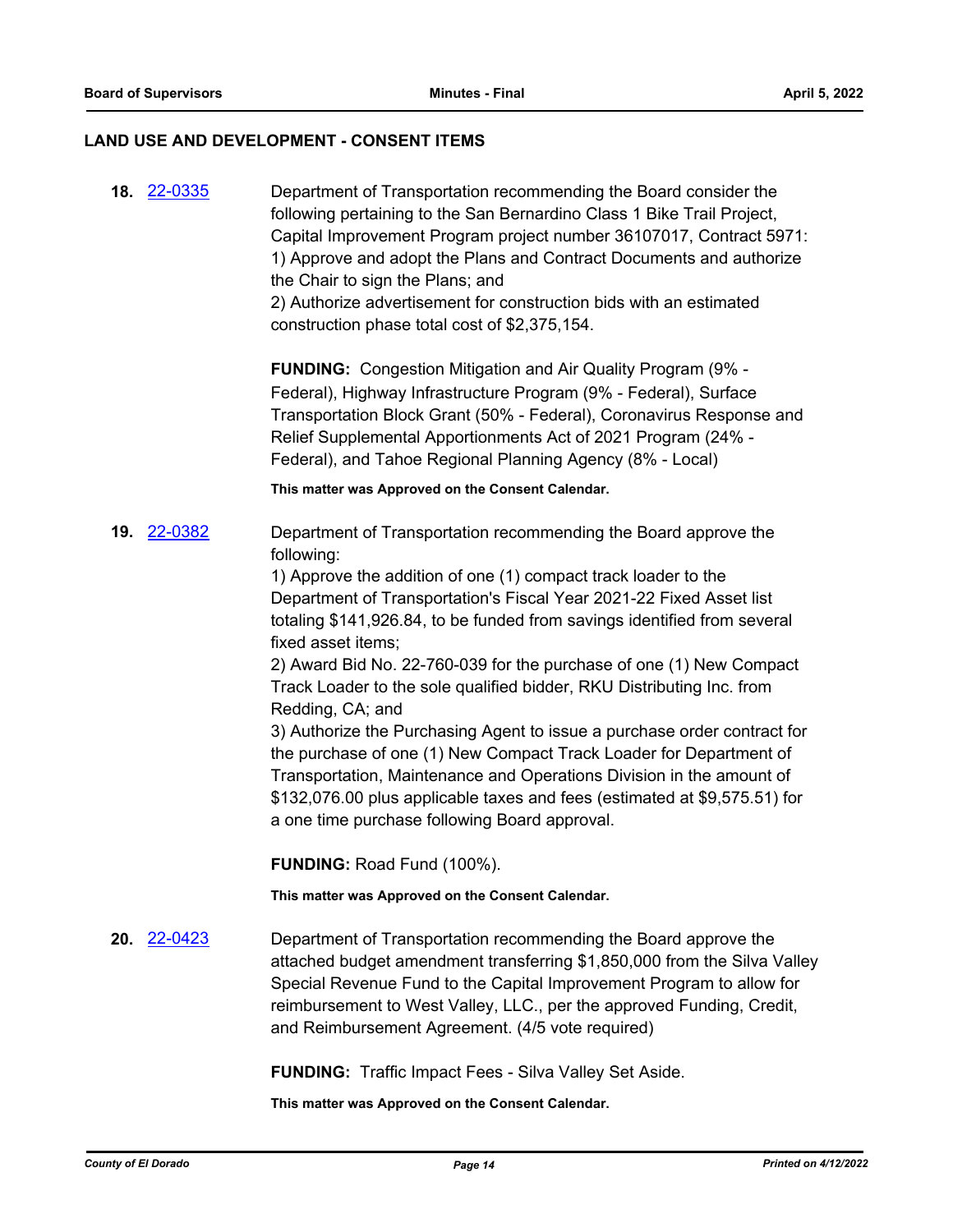**21.** [22-0535](http://eldorado.legistar.com/gateway.aspx?m=l&id=/matter.aspx?key=31436) Department of Transportation recommending the Board: 1) Certify that the Traffic Signal at Town Center Boulevard and Post Street Project is fully operational; 2) Hold Warranty Bond SUR0068193 in the amount of \$44,836.80, which is ten percent of the total cost of the improvements, an amount which

guarantees against any defective work, labor done, or defective materials furnished, which is to be released after one year if no claims are made; and

3) Authorize the Clerk of the Board to release the Warranty Bond after the required time period upon written request by Transportation.

**FUNDING:** Developer Funded.

**This matter was Approved on the Consent Calendar.**

**22.** [22-0331](http://eldorado.legistar.com/gateway.aspx?m=l&id=/matter.aspx?key=31232) Department of Transportation recommending the Board approve and authorize the Chair to sign the Second Amendment to Agreement for Services 2801 with Genuine Parts Company doing business as Napa Sacramento Distribution Center for fleet vehicle and equipment parts and inventory program services, amending the business name and other minor administrative changes determined to be necessary, with no changes to the not-to-exceed amount, rates, or term.

**FUNDING:** Road Fund (State) and Fleet Service Internal Fund (Local).

**This matter was Approved on the Consent Calendar.**

**23.** [21-1642](http://eldorado.legistar.com/gateway.aspx?m=l&id=/matter.aspx?key=30537) Planning and Building Department, Airports Division, recommending the Board:

> 1) Find in accordance with Section 3.13.030(B) of the County Ordinance that there are specialty skills and qualifications not expressly identified in County classifications involved in Airport Consulting Services for the Placerville and Georgetown Airports;

> 2) Approve and authorize the Chair to sign Agreement for Services 6451 for as-needed airport design, engineering, and construction management services in the not-to-exceed amount of \$2,430,000 for a term of five years; and

3) Approve and authorize the Chair to sign Agreement for Services 6452 for as-needed airport planning and environmental services in the not-to-exceed amount of \$775,000 for a term of five years.

**FUNDING:** Federal Aviation Administration Grants (90%) and Accumulated Capital Outlay Fund (10%). (Federal Funds)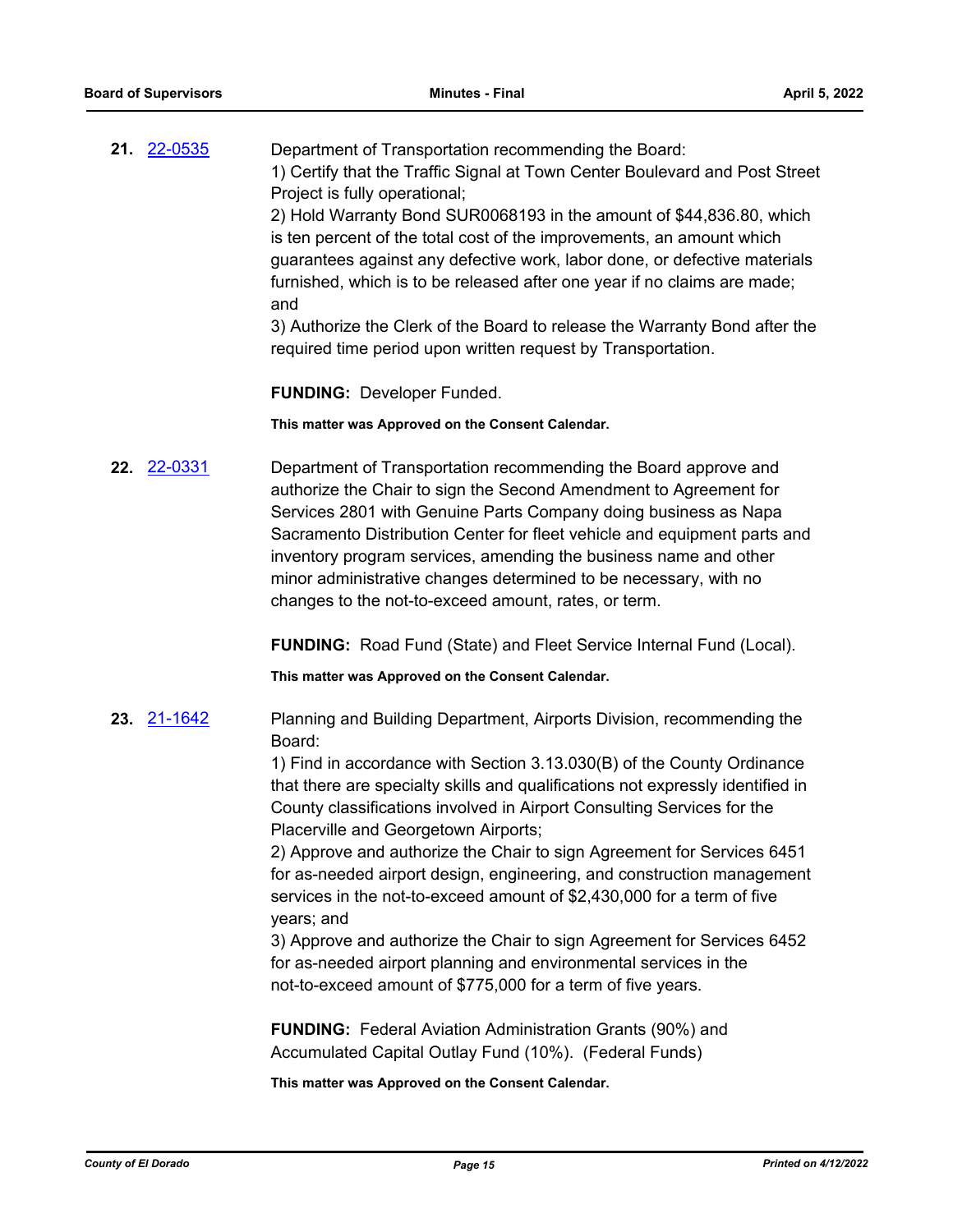**24.** [22-0560](http://eldorado.legistar.com/gateway.aspx?m=l&id=/matter.aspx?key=31461) Planning and Building Department recommend the Board: 1) Approve and authorize the Chair to sign Resolution **052-2022**, authorizing the Planning and Building Department to submit a grant application for the Federal Emergency Management Agency's Hazard Mitigation Grant Program to provide funding assistance for the Caldor Fire Post-Disaster Code Enforcement and Reconstruction Project; and 2) Delegate authority to the Director of the Planning and Building Department, or designee, to conduct all negotiations, sign and submit all documents, including, but not limited to applications, local match commitment letters, agreements, amendments, and payment requests necessary for the completion of the grant sub-application and application process.

> **FUNDING:** Federal Emergency Management Agency's Hazard Mitigation Grant Program funds (75% Federal) and County General Fund (25%).

**This matter was Approved and Resolution 052-2022 was Adopted upon Approval of the Consent Calendar.**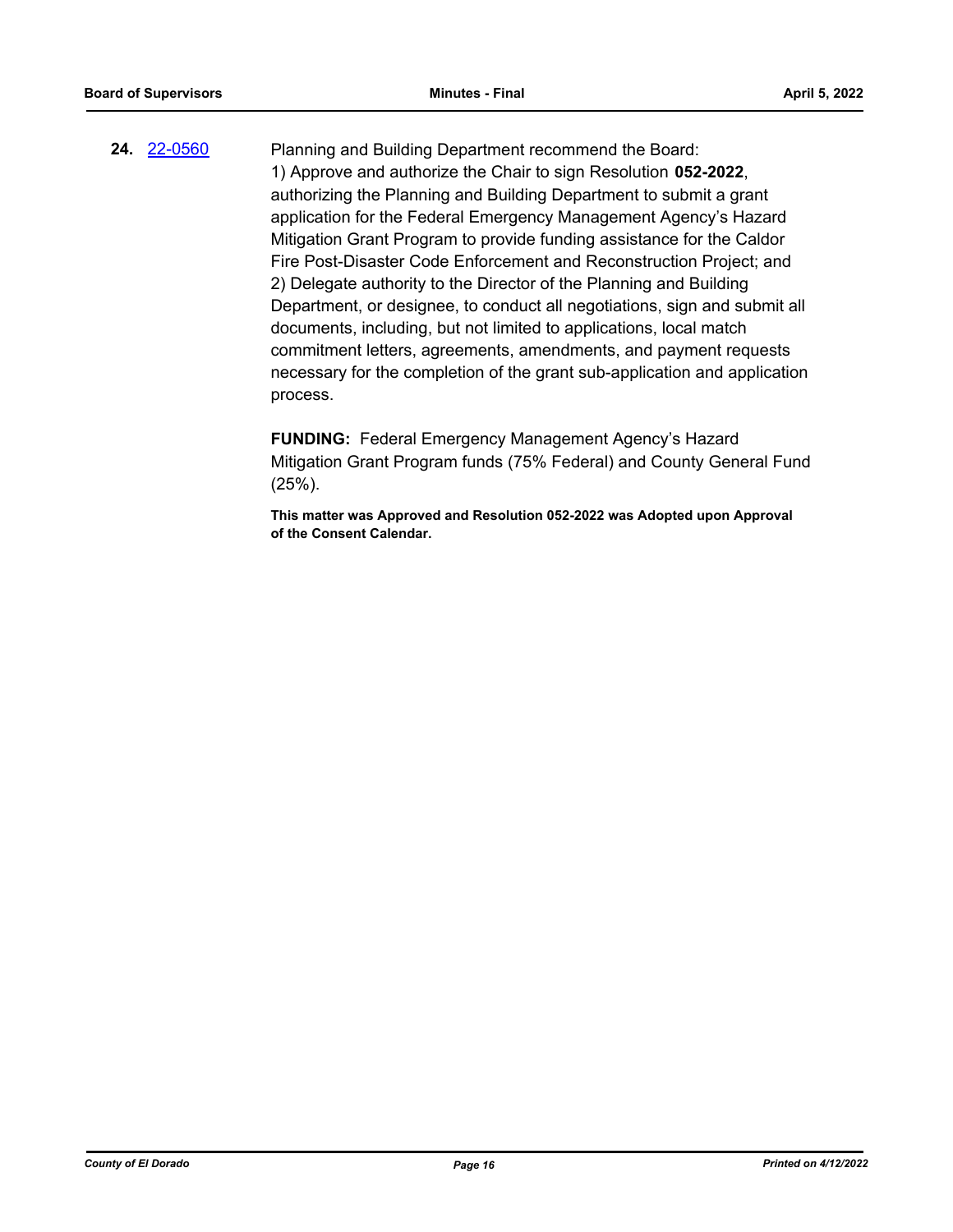### **LAW AND JUSTICE - CONSENT ITEMS**

**25.** [22-0447](http://eldorado.legistar.com/gateway.aspx?m=l&id=/matter.aspx?key=31348) Probation Department recommending the Board: 1) Accept grant funding per Award Letter dated February 28, 2022, in accordance with Board Policy A-6, in an amount of \$172,960, from the California Department of Health Care Services for the Behavioral Health Justice Intervention Services Project; and

> 2) Delegate authority to the Chief Probation Officer, or designee, to sign certifications on invoices to receive reimbursement for activities.

**FUNDING:** California Department of Health Care Services Behavioral Health Justice Intervention Services Project, funded by the Substance Abuse and Mental Health Services Administration through the Coronavirus Response and Relief Supplemental Appropriations Act. (100%)

**This matter was Approved on the Consent Calendar.**

**26.** [22-0517](http://eldorado.legistar.com/gateway.aspx?m=l&id=/matter.aspx?key=31418) Sheriff's Office recommending the Board approve and authorize the Chair to sign Amendment III to Agreement 3604 with G & O Body Shop Inc. (G & O) to amend Article III, Compensation for Services, to include a disposal fee of \$1,100 for hauling large trailers and recreational vehicles on the Western Slope, and update the change in business structure from G & O Body Shop Inc to G & O Towing Inc.

> **FUNDING:** Partial General Fund and partial California State Controller's Office pass through of Department of Motor Vehicles fees collected for the Abandoned Vehicles Abatement Joint Powers Authority.

**This matter was Approved on the Consent Calendar.**

### **END CONSENT CALENDAR**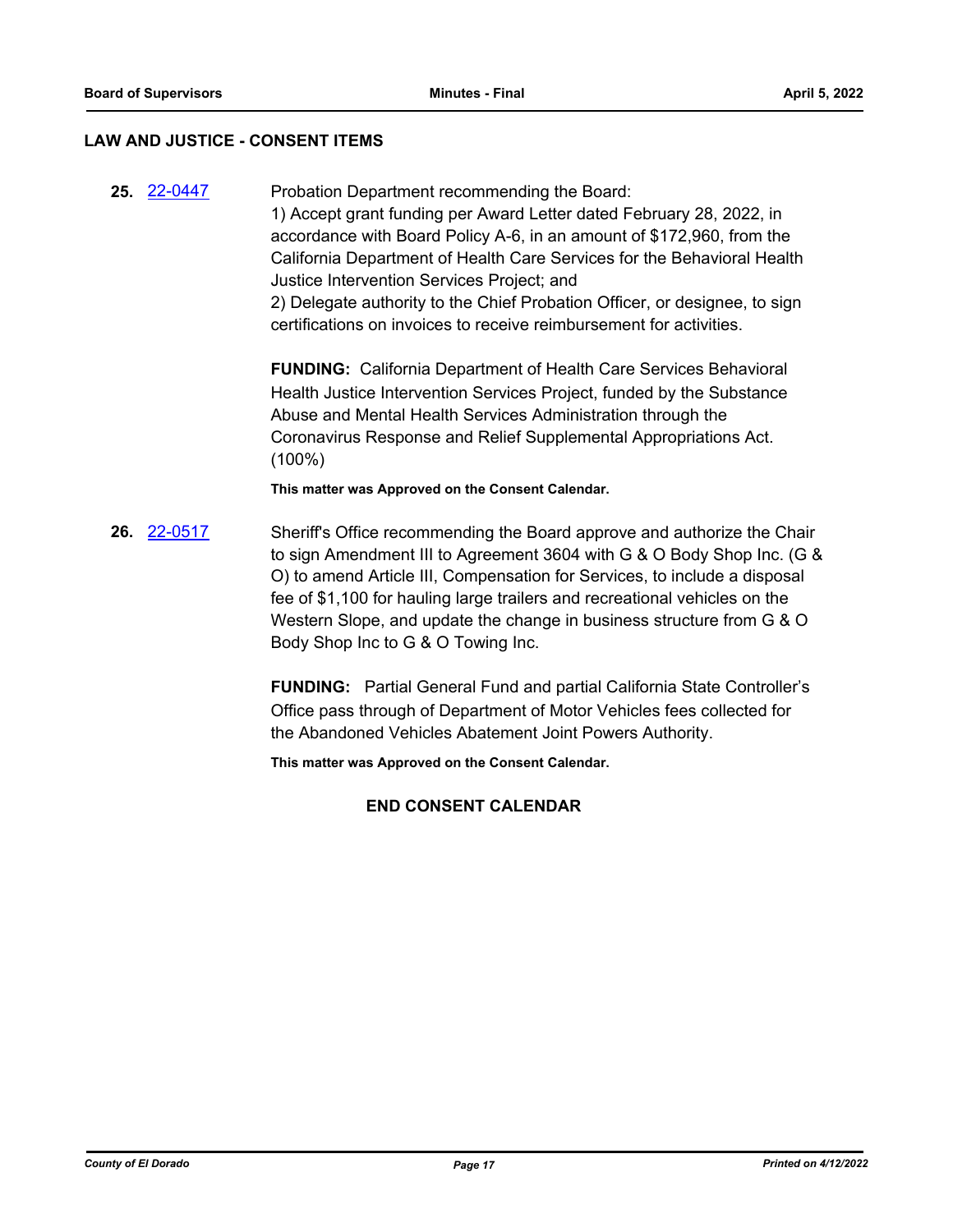### **DEPARTMENT MATTERS (Items in this category may be called at any time)**

**27. 22-0502** Supervisor Turnboo recommending the Board authorize the Chair to sign a letter of support for HR 6903, which is proposed in the House of Representatives by Congressman McClintock and Congressman LaMalfa. The proposed bill would direct the United States Forest Service to immediately suppress wildfires on national forest system lands and put an end to the policy of letting fires burn.

### **FUNDING:** N/A

*Public Comment: S. Lindgren, K. Pruett, T. Madison, T. Rener, L. Cauchon, L. Knutson, K. Payne, C. Flaming, R. Primentel, D. Bryan, R. Michelson, L, Brent-Bumb, C. Thomas*

**A motion was made by Supervisor Hidahl, seconded by Supervisor Parlin to Continue this matter to April 19, 2022 and direct staff to draft a letter of support for HR 6903.**

- **Yes:** 4 Novasel, Hidahl, Parlin and Thomas
- **Noes:** 1 Turnboo

### **10:00 A.M. - TIME ALLOCATION (Items will not be heard prior to the time stated)**

**28.** [22-0348](http://eldorado.legistar.com/gateway.aspx?m=l&id=/matter.aspx?key=31249) Agriculture Department, on behalf of Fish and Wildlife Commission recommending the Board receive a presentation from the Fish and Wildlife Commission.

**FUNDING:** General Fund.

**The Board received a presentation from the Fish and Wildlife Commission.**

**29. 21-1965** HEARING - Department of Transportation recommending the Board: 1) Approve the **Introduction** (First Reading) of Ordinance **5159** amending County Code Chapter 12.04 to reflect changes approved with Ordinance 5051 that eliminated the Community Development Agency and recreated the separate departments of Environmental Management, Planning and Building, and Transportation; and 2) Waive full reading of and continue Ordinance **5159** to May 10, 2022, for Final Passage (Second Reading).

### **FUNDING:** N/A

**Supervisor Parlin opened the public hearing and upon hearing input from staff and the public closed the hearing.**

**A motion was made by Supervisor Hidahl, seconded by Supervisor Novasel to Approve this matter and Continue Ordinance 5159 to May 10, 2022 for Final Passage (Second Reading).**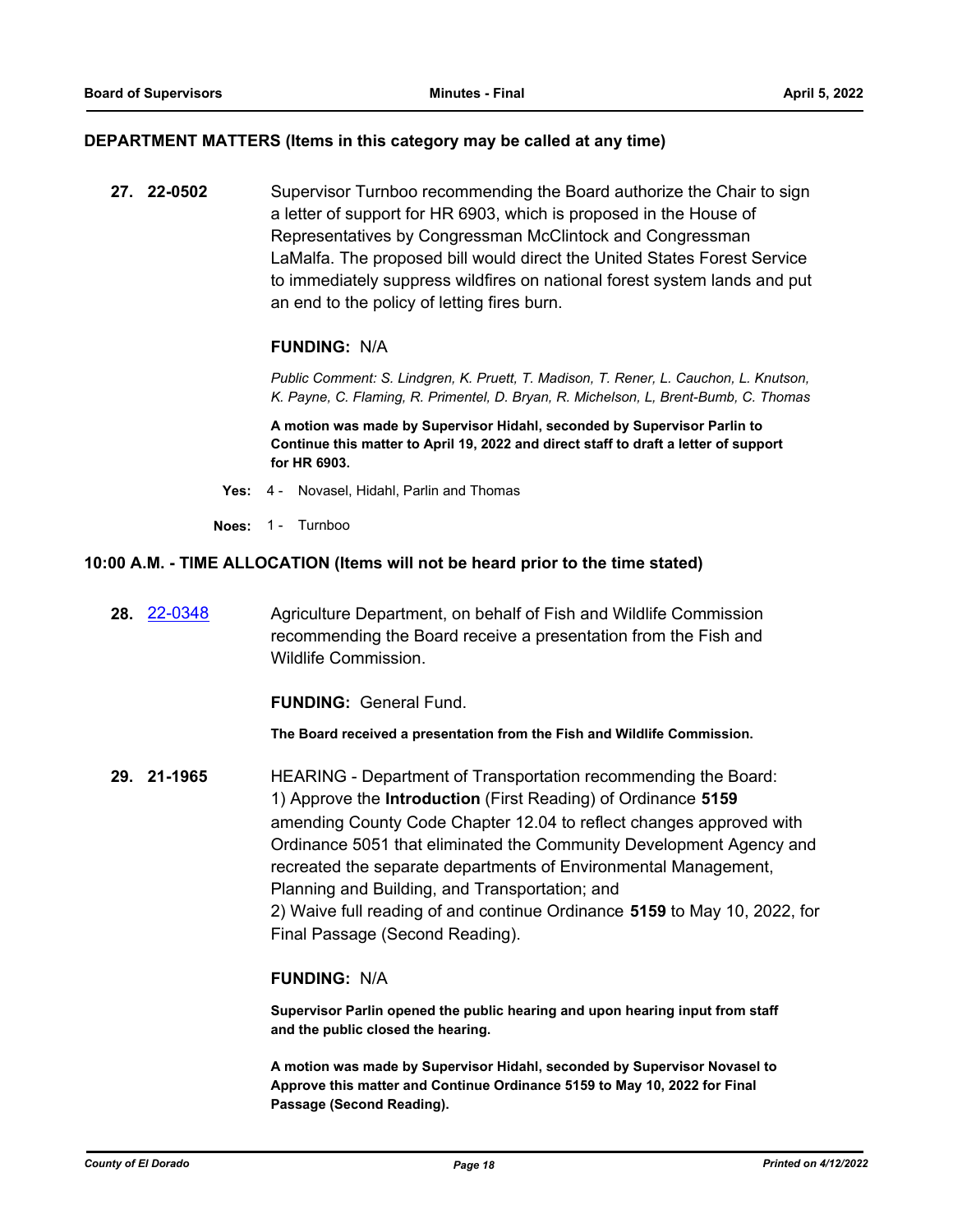### **Yes:** 5 - Novasel, Hidahl, Parlin, Thomas and Turnboo

### **11:00 A.M. TIME ALLOCATION (Items will not be heard prior to time stated)**

**30.** [22-0565](http://eldorado.legistar.com/gateway.aspx?m=l&id=/matter.aspx?key=31466) Chief Administrative Office recommending the Board: 1) Receive and file an update on the Caldor Fire recovery efforts from the Recovery Operations Center, Environmental Management, Planning and Building, and Health & Human Services Agency; and 2) Approve and authorize the Chair to sign a proclamation recognizing the County and the community for their support of those impacted by the Caldor Fire.

### **FUNDING:** N/A

**The Board received an update on the Caldor Fire recovery efforts.**

**Carla Hass, El Dorado County Communications Director, read the Proclamation.**

**A motion was made by Supervisor Turnboo, seconded by Supervisor Novasel to Approve this matter.**

**Yes:** 5 - Novasel, Hidahl, Parlin, Thomas and Turnboo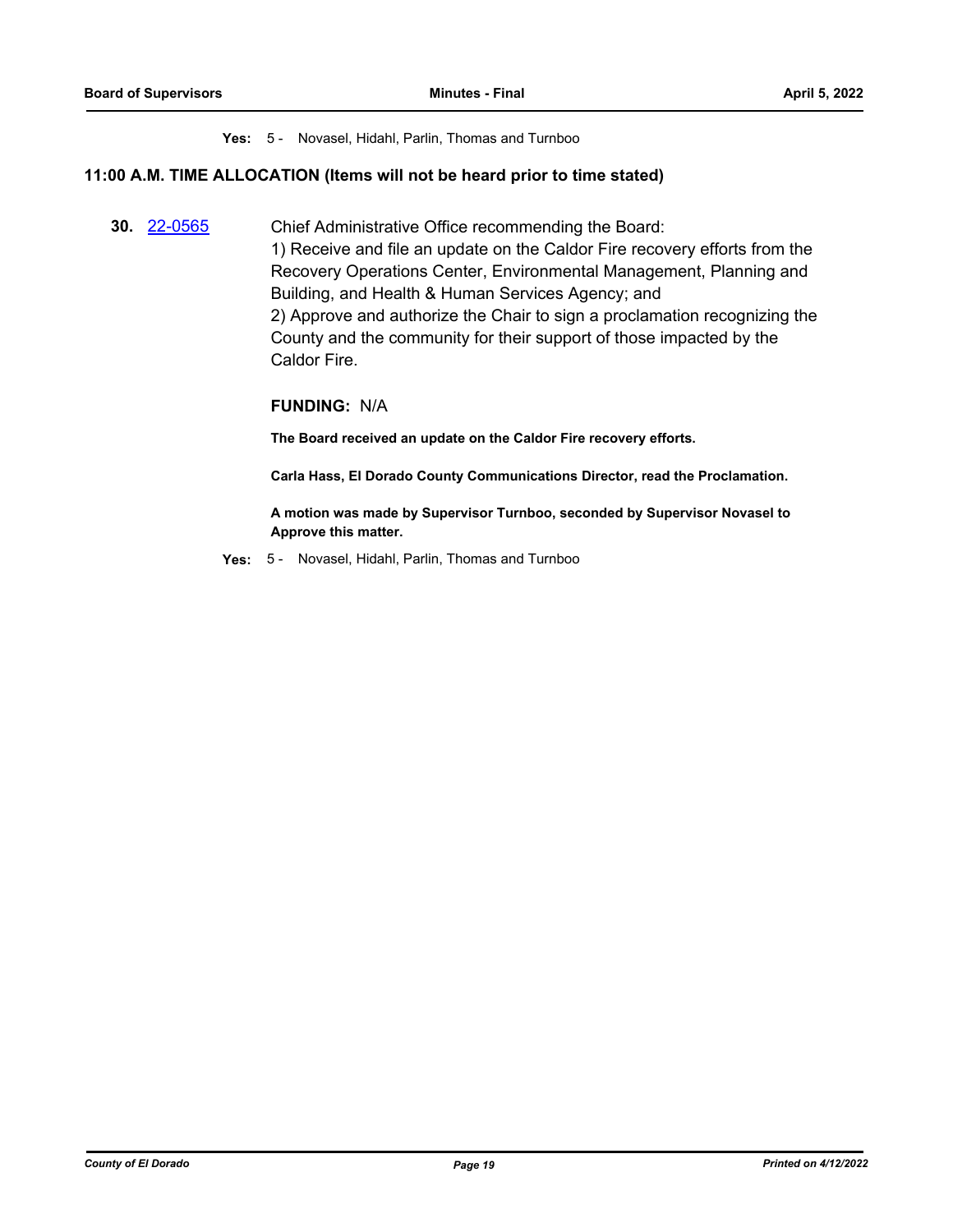### **1:00 P.M. - TIME ALLOCATION (Items will not be heard prior to the time stated)**

### **OPEN FORUM**

*Public Comment: M. Williams, S. Robinson, M. Abudor, J. Connolly, Mac, M. Lane, M. Stanley, K. Greenwood, Chris R., K. Lishman, L. Cauchon, K. Smith, Kit, 013*

[22-0671](http://eldorado.legistar.com/gateway.aspx?m=l&id=/matter.aspx?key=31572) OPEN FORUM (See Attachment)

Open Forum is an opportunity for members of the public to address the Board of Supervisors on subject matter that is not on their meeting agenda and within their jurisdiction. Public comments during Open Forum are limited to three minutes per person. The Board Chair may limit public comment during Open Forum.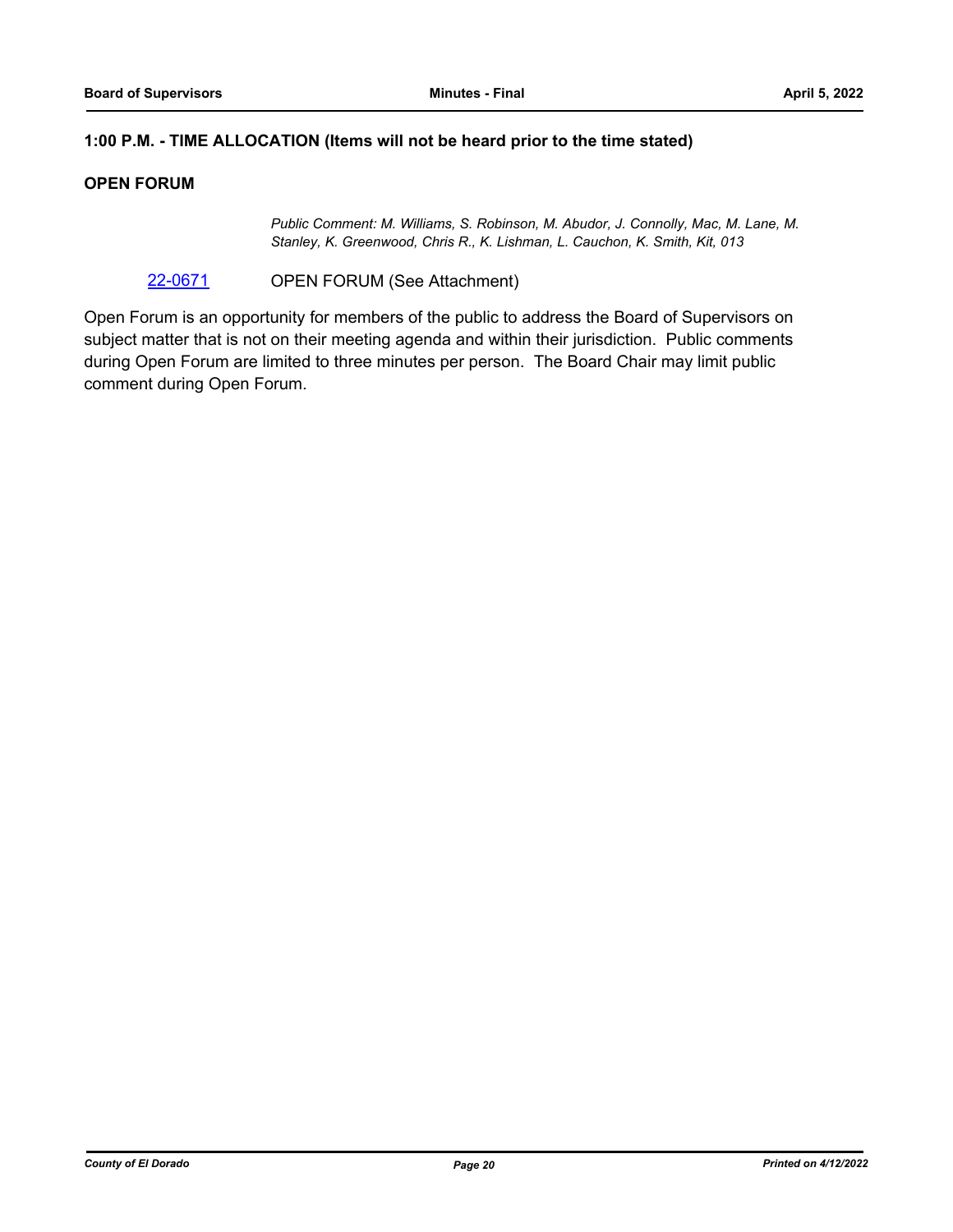### **2:00 P.M. TIME ALLOCATION - (Items will not be heard prior to time stated)**

**31.** [22-0241](http://eldorado.legistar.com/gateway.aspx?m=l&id=/matter.aspx?key=31142) HEARING - Department of Transportation recommending the Board consider the following:

1) Conduct a Hearing to consider adoption of Resolution of Necessity **048-2022** related to the Diamond Springs Parkway Phase 1B Project, CIP 72334/36105011 (Project) authorizing the commencement of eminent domain proceedings to acquire certain property interests from the parcels identified as Assessor Parcel Numbers 327-270-043, -046, and -050, owned by James E. Teter and Elizabeth Ann Teter, Trustees under The Teter 1991 Revocable Living Trust dated July 22, 1991; 2) Make findings pursuant to California Code of Civil Procedure Section 1245.230 that: a) The public interest and necessity require the proposed Project; b) The Project is planned or located in the manner that will be most compatible with the greatest public good and the least private injury; c) The property described in the Resolution of Necessity is necessary for the proposed Project; and d) The offer required by Section 7267.2 of the Government Code has been made to the owner(s) of record, unless the owner(s) could not be located with reasonable diligence; 3) Adopt the Resolution of Necessity (4/5 vote required); and 4) Authorize outside Counsel, Meyers-Nave, with cooperation as needed from County Counsel, to proceed with the necessary steps to acquire the required property.

**FUNDING:** Master Circulation and Funding Plan (MC&FP) (41%), Traffic Impact Mitigation Fees - Zone 1-7 (25%), Traffic Impact Fees Zone B (3%), State-Local Partnership Program Funds (16%), SHOPP Funds (3%), Tribe Funds (historical) (<1%), Road Fund (<1%), and to be determined anticipated MC&FP funds (12%).

*Public Comment: R. Pesses, R. Michelson, K. Payne*

**Supervisor Parlin opened the public hearing and upon hearing input from staff and the public closed the hearing.**

**A motion was made by Supervisor Thomas, seconded by Supervisor Hidahl to Adopt Resolution of Necessity 048-2022 and make findings contained herein for the Diamond Springs Parkway 1B Project, CIP No. 72334/36105011.**

- **Yes:** 4 Novasel, Hidahl, Thomas and Turnboo
- **Noes:** 1 Parlin

### **CAO UPDATE (May be called at any time during the meeting)**

**Don Ashton, Chief Administrative Officer, reported on the following: Passing away of Canine Officer Odin.**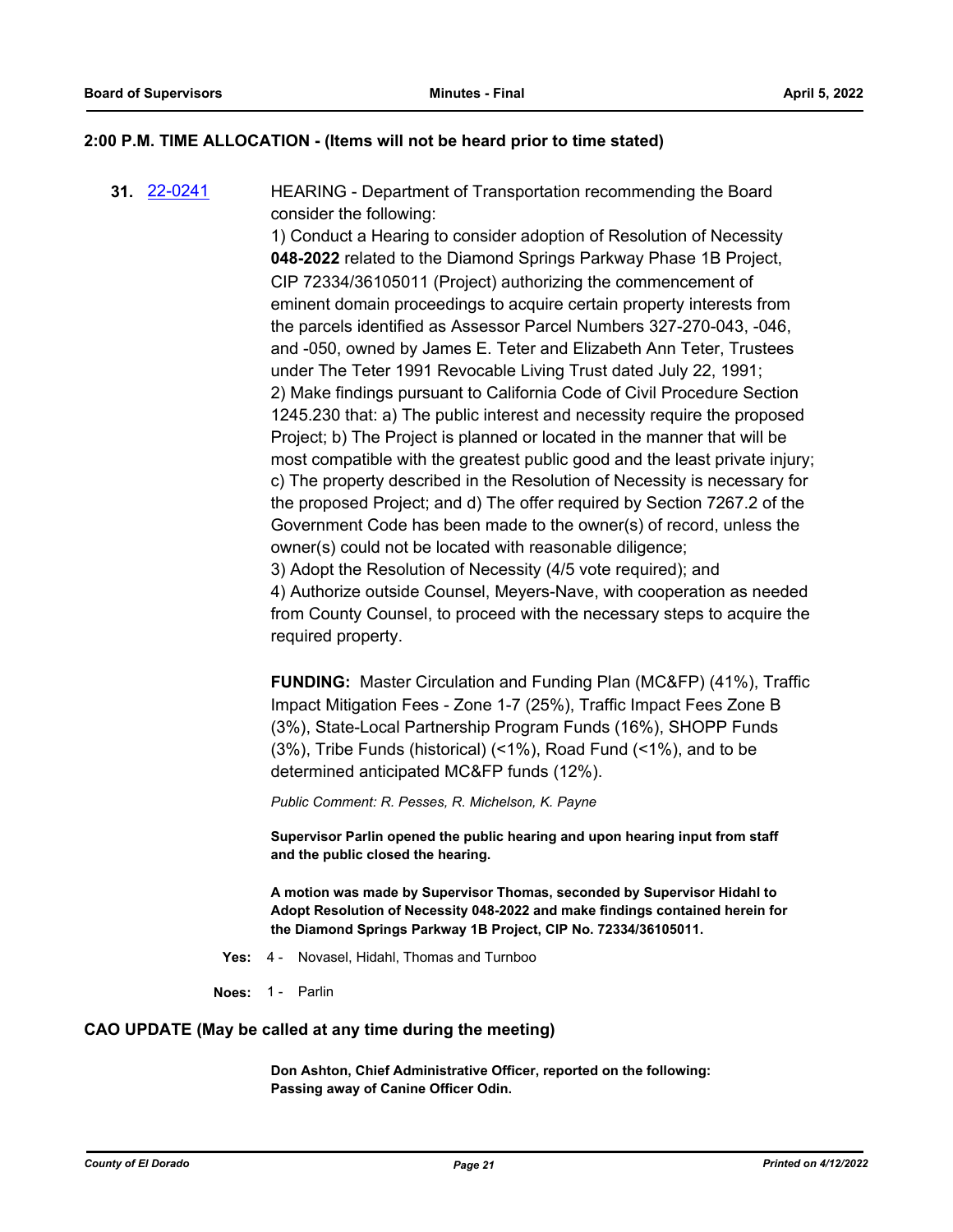[22-0649](http://eldorado.legistar.com/gateway.aspx?m=l&id=/matter.aspx?key=31550) CAO Update (Caldor Fire Update)

**ADJOURNED AT 3:36 P.M. in honor of Canine Officer Odin**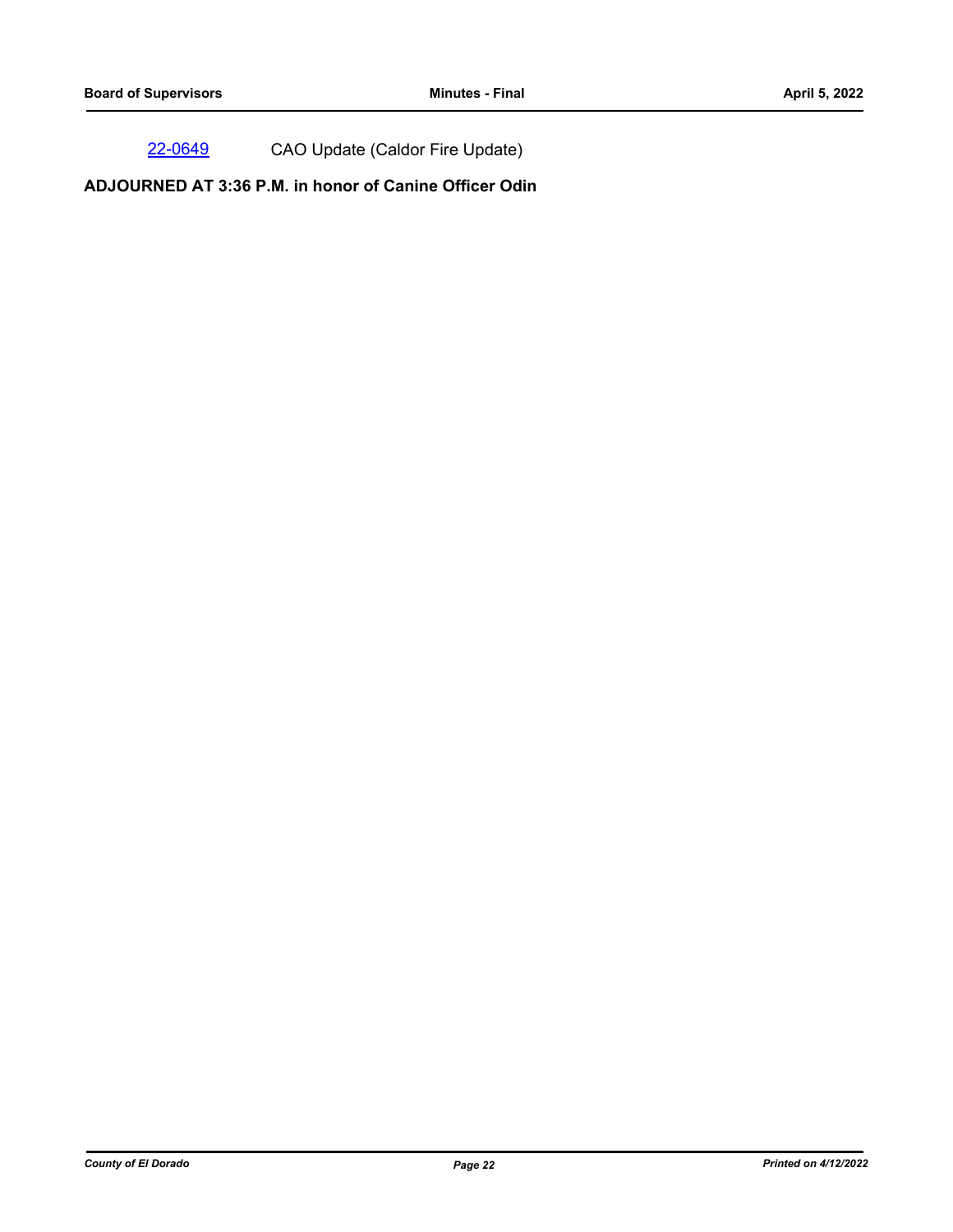### **CLOSED SESSION**

**32.** [22-0403](http://eldorado.legistar.com/gateway.aspx?m=l&id=/matter.aspx?key=31304) **Pursuant to Government Code Section 54957- Public Employee Performance Evaluation.** Title: Director of Planning and Building. (Est. Time: 15 Min.)

**No Action Reported. All five Supervisors participated.**

**33.** [22-0612](http://eldorado.legistar.com/gateway.aspx?m=l&id=/matter.aspx?key=31513) **Pursuant to Government Code Section 54957- Public Employee Performance Evaluation.** Title: Public Defender. (Est. Time: 15 Min.)

**No Action Reported. All five Supervisors participated.**

**34.** [22-0596](http://eldorado.legistar.com/gateway.aspx?m=l&id=/matter.aspx?key=31497) **Pursuant to Government Code Section 54957.6 - Conference with Labor Negotiator**: County Negotiator: Director of Human Resources and/or designee. Employee organizations: El Dorado County Employees' Association, Local 1, AFSCME Council 57 representing employees in the Supervisory, Professional, and General Bargaining Units; Operating Engineers Local No. 3 representing employees in the Trades & Crafts and Corrections Bargaining Units; El Dorado County Criminal Attorneys' Association representing employees in the Criminal Attorney Unit; El Dorado County Managers' Association representing employees in the Management Unit; Deputy Sheriff's Association representing employees in the Law Enforcement Unit; El Dorado County Probation Officers Association representing employees in the Probation Bargaining Unit; and El Dorado County Law Enforcement Management Association representing employees in the Law Enforcement Sworn Management Unit. (Est. Time: 20 Min.)

**No Action Reported. All five Supervisors participated.**

**35.** [22-0637](http://eldorado.legistar.com/gateway.aspx?m=l&id=/matter.aspx?key=31538) **Conference with Legal Counsel - Significant Exposure to Litigation** pursuant to Government Code Section 54956.9(d)(2), and **Initiation of Litigation** pursuant to Government Code section 54959.9(d)(4). Number of potential cases: (1). (Est. Time: 20 Min.)

**No Action Reported. All five Supervisors participated.**